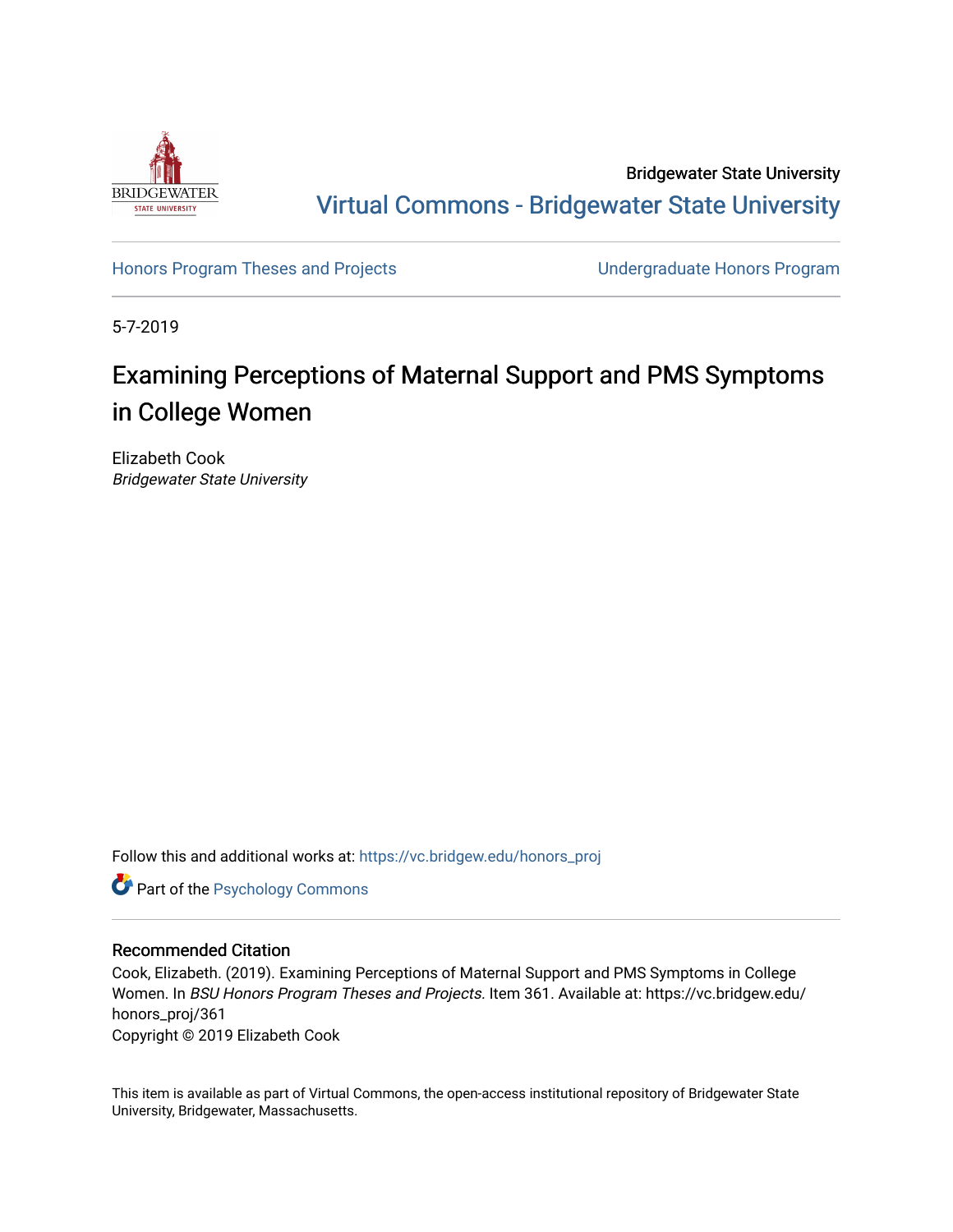# Running head: MATERNAL SUPPORT AND PMS

Examining Perceptions of Maternal Support and PMS Symptoms in College Women

Elizabeth Cook

Submitted in Partial Completion of the Requirements for Departmental Honors in Psychology

Bridgewater State University

May 7, 2019

Dr. Theresa E. Jackson, Thesis Advisor Dr. Elizabeth Spievak, Committee Member Dr. Joseph Schwab, Committee Member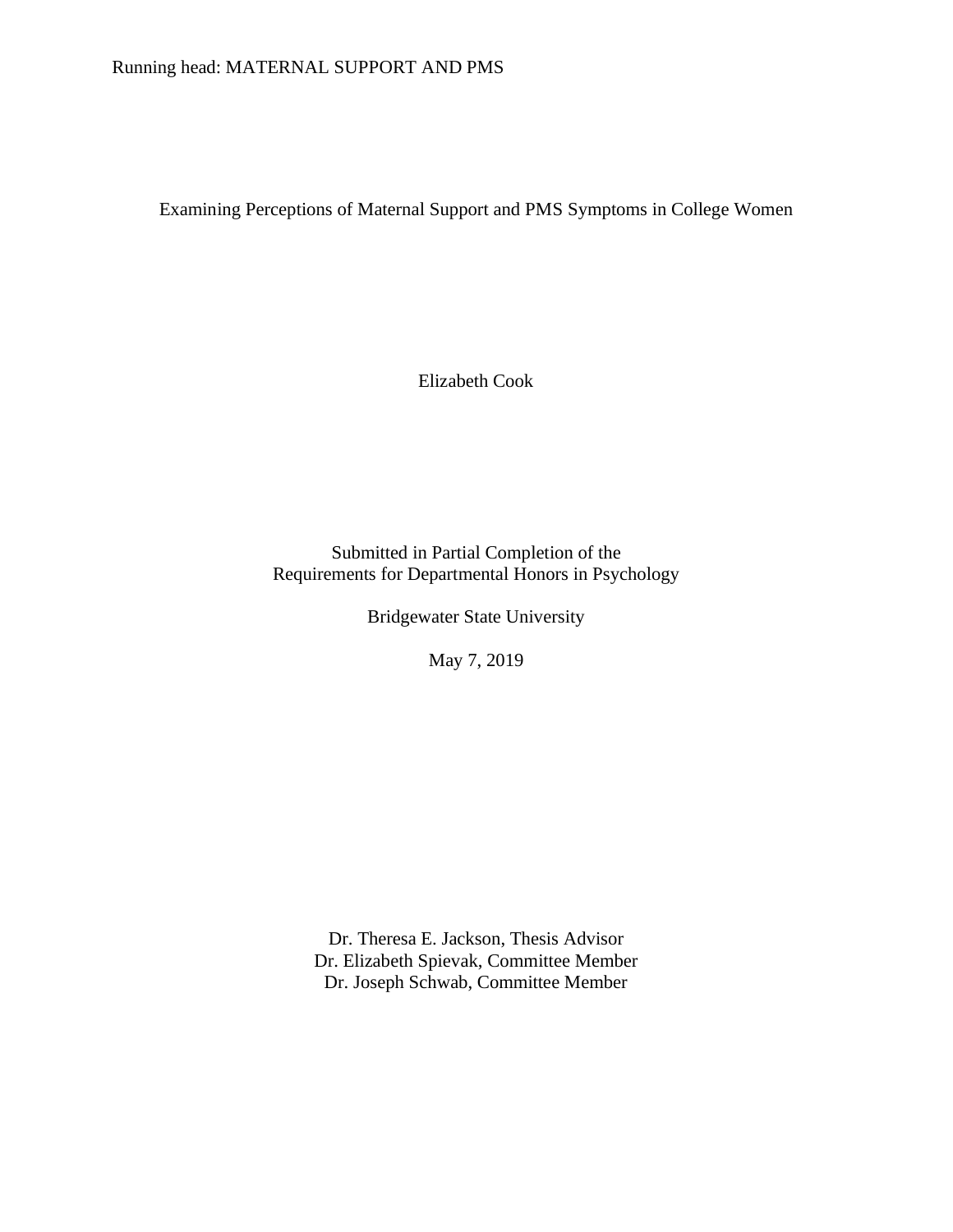#### Abstract

Premenstrual syndrome (PMS) is categorized by individuals experiencing symptoms, such as bloating, cravings, and emotional dysregulation, beginning one to two weeks before menstruation that interfere with their daily lives. PMS is experienced by much of the female population; specifically, around 40% of women experience moderate to severe PMS symptoms (Ussher, 2003). It has been shown that familial relationships can affect one's emotional state in a multitude of settings, and a mother-daughter relationship is one of the most important, yet conflictual, relationships in a daughter's life (Brooks-Gunn & Paikoff, 1997). The purpose of this study was to examine the impact of perceived maternal support during daughters' childhood and discover whether it impacts their PMS symptoms moving forward. A convenience sample of undergraduate participants was collected through the SONA recruitment system at Bridgewater State University. Twelve participants were interviewed individually, and interviews lasted between 30-60 minutes. Interviews were then transcribed, coded, and analyzed using thematic analysis. Three main themes were discovered, including maternal support, gender bonding and modeling, and coping with PMS. Findings from this research are useful for those who are looking for more information on PMS and the impact maternal support may play in symptom intensity.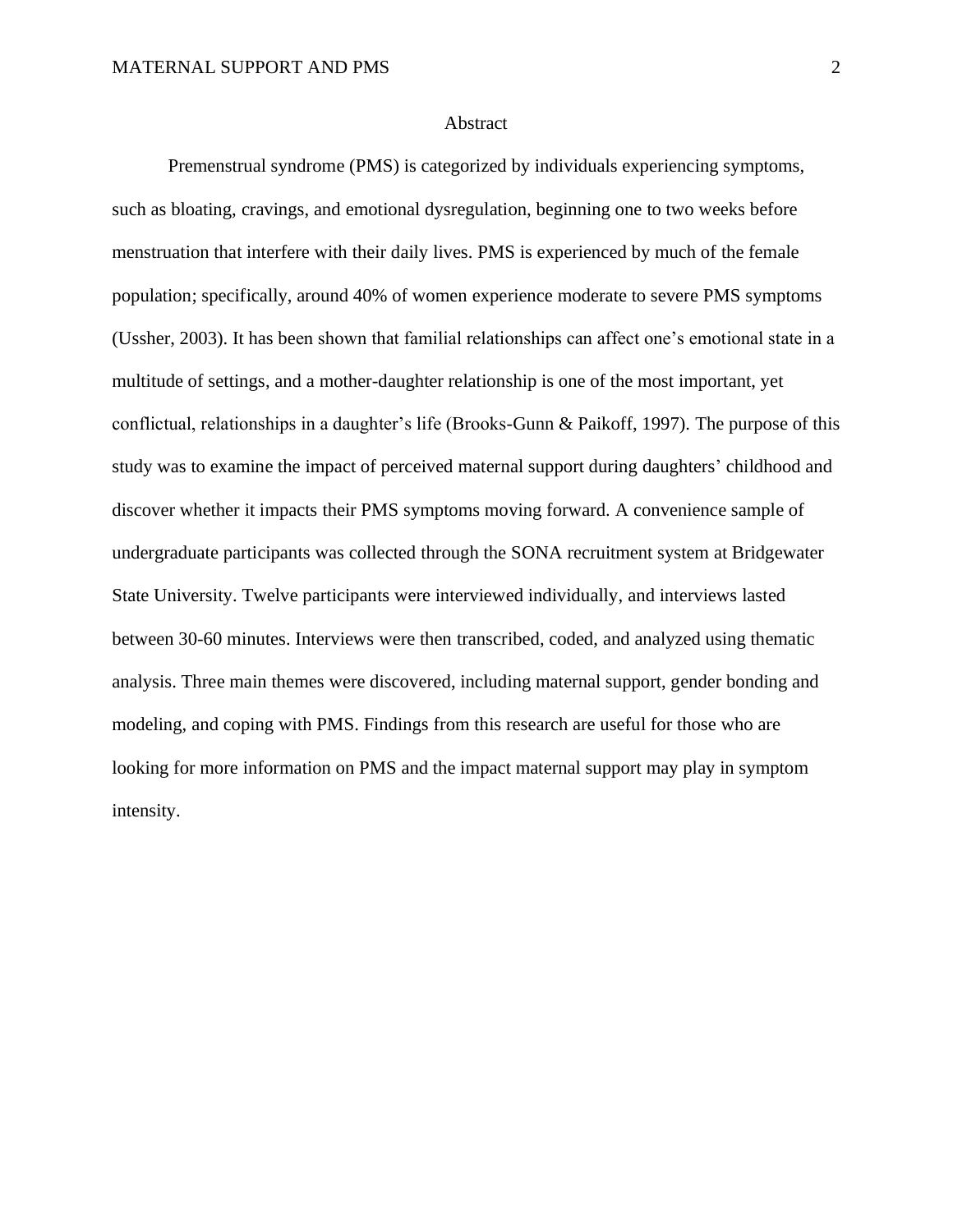Examining Perceptions of Maternal Support and PMS Symptoms in College Women

### **Menstruation and PMS**

Menstruation is the process by which physiological changes occur in a woman's body, indicating the onset of fertility (Çevirme, Karaoğlu, Uğurlu, & Korkmaz, 2010). Girls typically begin menstruating between the ages of 11-13, with one study showing that the average age for participants was 12.6 years old (Costos, Ackerman, & Paradis, 2002). The onset of menstruation is also known as *menarche*. From a social stand-point, the beginning of menstruation can be seen as a time for girls to self-identify as women. During this time period, girls experience many different changes all at once, making this new journey into adulthood overwhelming for some.

Adolescence has long been related to social distress and calamity, and can be associated with heightened emotional sensitivity (Rosenblum & Lewis, 2003). During adolescence, both females and males tend to have difficulties regulating their emotions (Hollenstein & Lougheed, 2013). During puberty, adolescents are known to be self-critical and awkward around others, which can stem from their insecurities surrounding their budding identity. As menstruation is a major life transition, girls tend to reevaluate their sense of selves which adds another level of stress and increases self-scrutiny during this time. Without a healthy amount of support from close friends and family members, girls' self-identification may be skewed for years to come (Brooks-Gunn & Ruble, 1982a).

Some of these insecurities surrounding menstruation can be associated with the negative symptoms that can be experienced by some, known as premenstrual syndrome (PMS). This condition is experienced by around 40% of the female population of reproductive age (Ussher, 2003). PMS is defined as the emotional or physical discomfort that occurs in the weeks or week prior to menstruation, associated with distress or functional impairment (Yonkers, O'Brien, &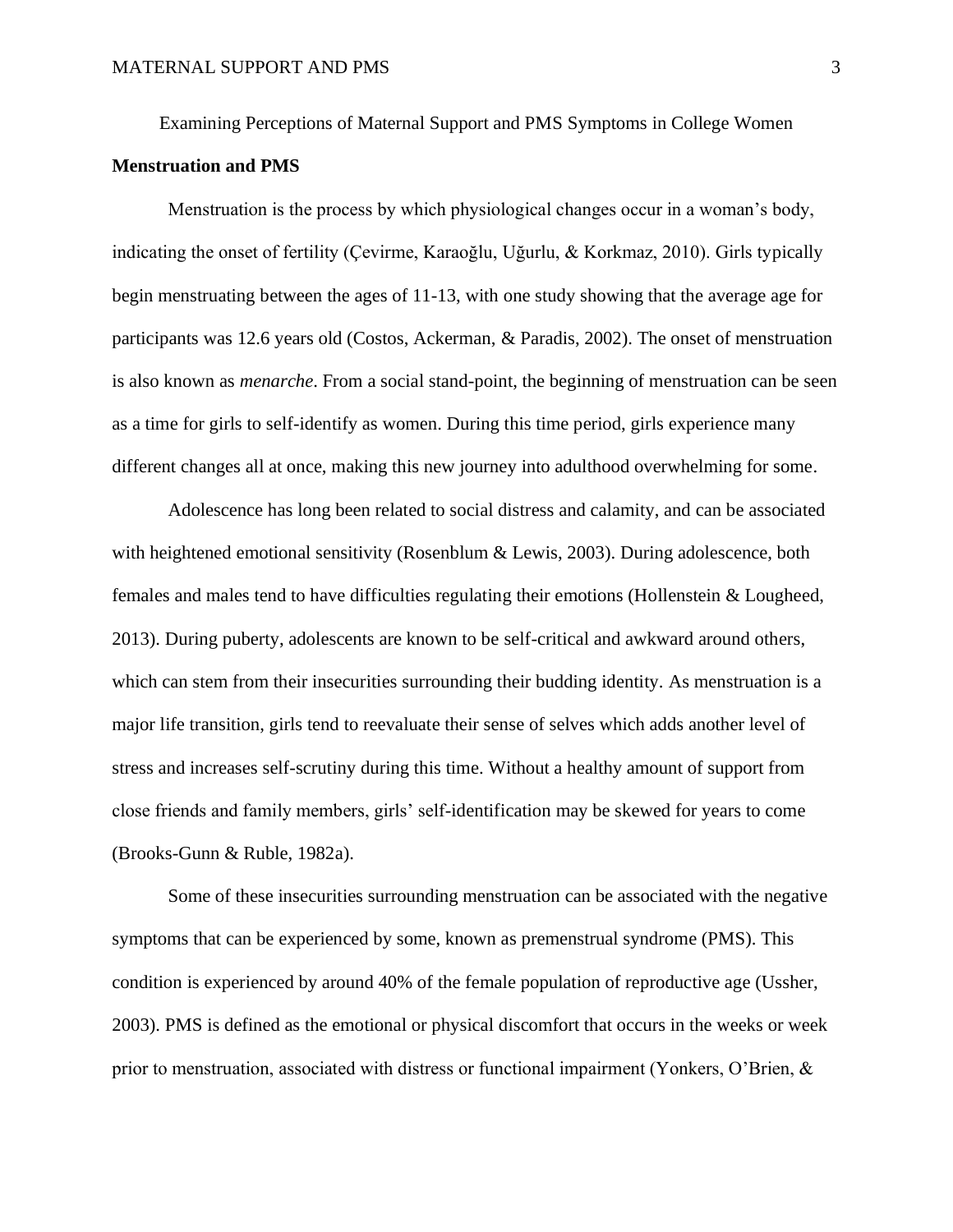Eriksson, 2008). Some of the symptoms associated with severe PMS include irritability, mood swings, and depression. Many times, when asked about their PMS symptoms, women report that interpersonal relationships greatly impact the severity of their symptoms, and studies have shown that women report feeling more sensitive to the annoyances of everyday interactions with partners, family members, and friends while experiencing PMS (Ussher, 2003).

Individuals who are experiencing PMS may perceive the diagnosis of PMS or premenstrual dysphoric disorder (PMDD) to be validating, as it offers an explanation for why they have had irregularities around their period, taking away any blame they may put on themselves (Sojourner, 1983). For these individuals, having a diagnosis helps them work through their symptoms, and it allows them to reach out to a doctor for advice, medications, or treatments that could help alleviate symptoms. Although many women believe PMS to be purely biological and something that requires external coping mechanisms, such as medication, Ussher (2003) has argued that PMS symptoms are situational and depend on life stressors. She claims that changes in self-expectations, relational interactions, or hormonal changes that women experience may impact the severity of their symptoms. She further argues that women themselves, family members, or clinicians can diagnose PMS via women's narrative of their symptoms. Diagnoses may help PMS sufferers better understand their experiences and make sense of how menstruation and premenstrual symptoms impact their life, without causing them to have feelings of guilt.

Although many individuals find a sense of understanding through receiving a diagnosis of PMS or PMDD, others may perceive diagnoses less favorably. Some individuals critique the PMS diagnoses and believe that it may encourage the stigma associated with menstruation and instead support the "raging hormone" hypothesis. The "raging hormone" hypothesis promotes the idea that women are fundamentally emotionally unstable (McDaniel, 1988). The notion of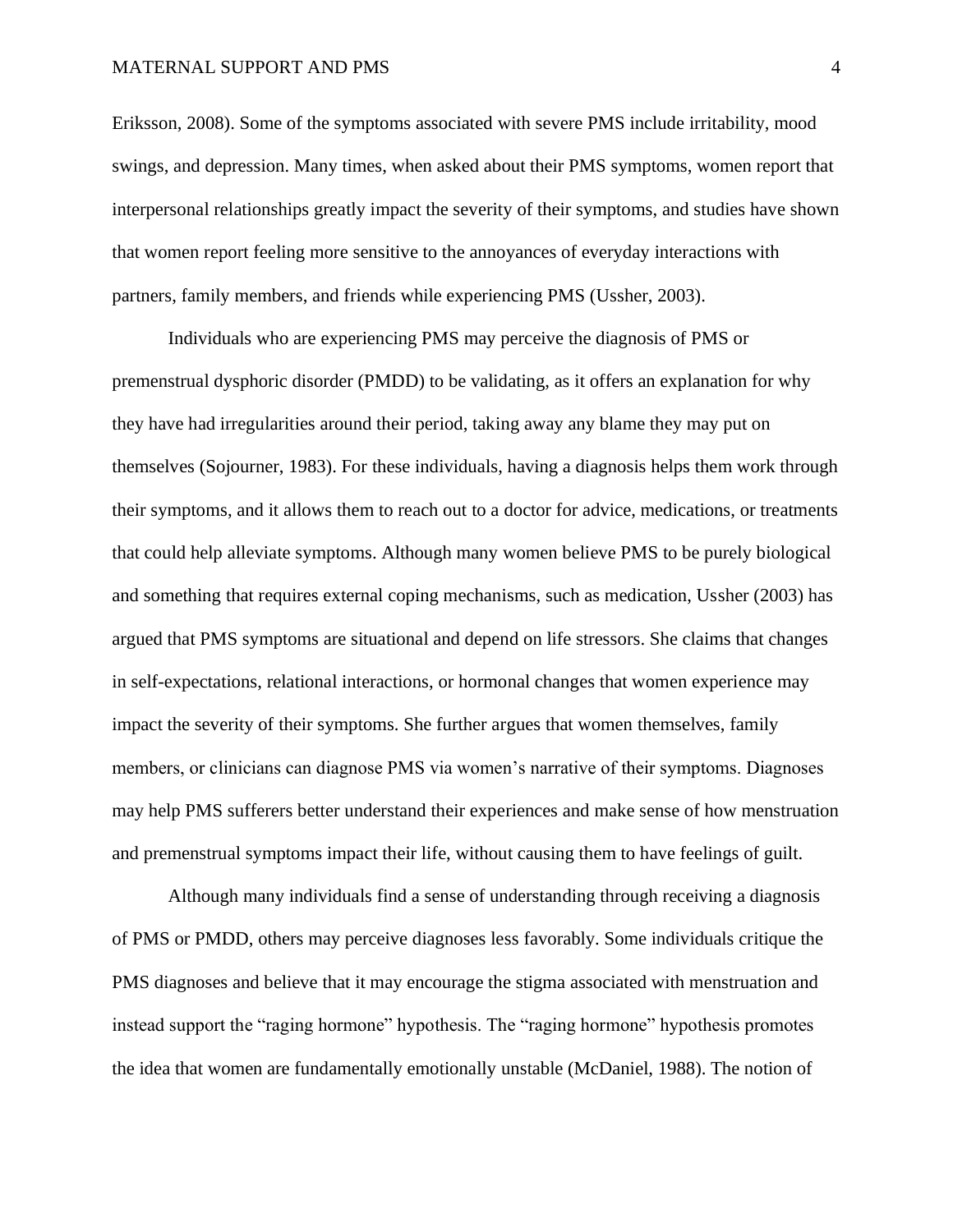the "raging hormone" hypothesis may impact how women perceive a diagnosis of PMS, such that it is a sentence for experiencing negative symptoms or being belittled by others who may not experience PMS (Reid & Yen, 1981) The debate whether PMS and PMDD should be diagnosed and whether it is helpful or harmful may never be resolved.

PMS is widely known and diagnosed in western cultures, yet not in non-western cultures, indicating that PMS may be a culture-bound syndrome (Chrisler & Caplan, 2002). Premenstrual symptoms appear to be perceived as more negative and abnormal in western cultures than nonwestern cultures. For women in the United States, the adverse emotional effects of PMS are seen as problems requiring professional help to resolve, which could be due to the unrealistic cultural desire to be in control of one's body and life (McDaniel, 1988). Research has shown that menstrual complaints have been most reported by women living in western cultures such as Western Europe, Australia, and North America. Other cultures, such as East Asian cultures, report different kinds of premenstrual symptoms, which rarely include negative affect, a symptom commonly reported in western cultures (Chrisler & Caplan, 2002). Therefore, it is important to note that for the purpose of this study, PMS was self-identified by participants and contextualized through a western cultural lens.

Menstruation, although a natural process, can be disparaged by society as evidenced by the ongoing stigma associated with it. It is something that many girls and women know of yet choose to keep hidden from others. Societies around the world have encouraged the idea that menstruation is 'bad' or 'dirty' and that it must be kept hidden by using 'proper sanitary products,' and the underlying message to girls is that menarche is shameful and negative (Houppert, 1999; Martin, 1987). In fact, mothers may encourage the same message when they only provide sanitary products instead of emotional support when approached by their daughters;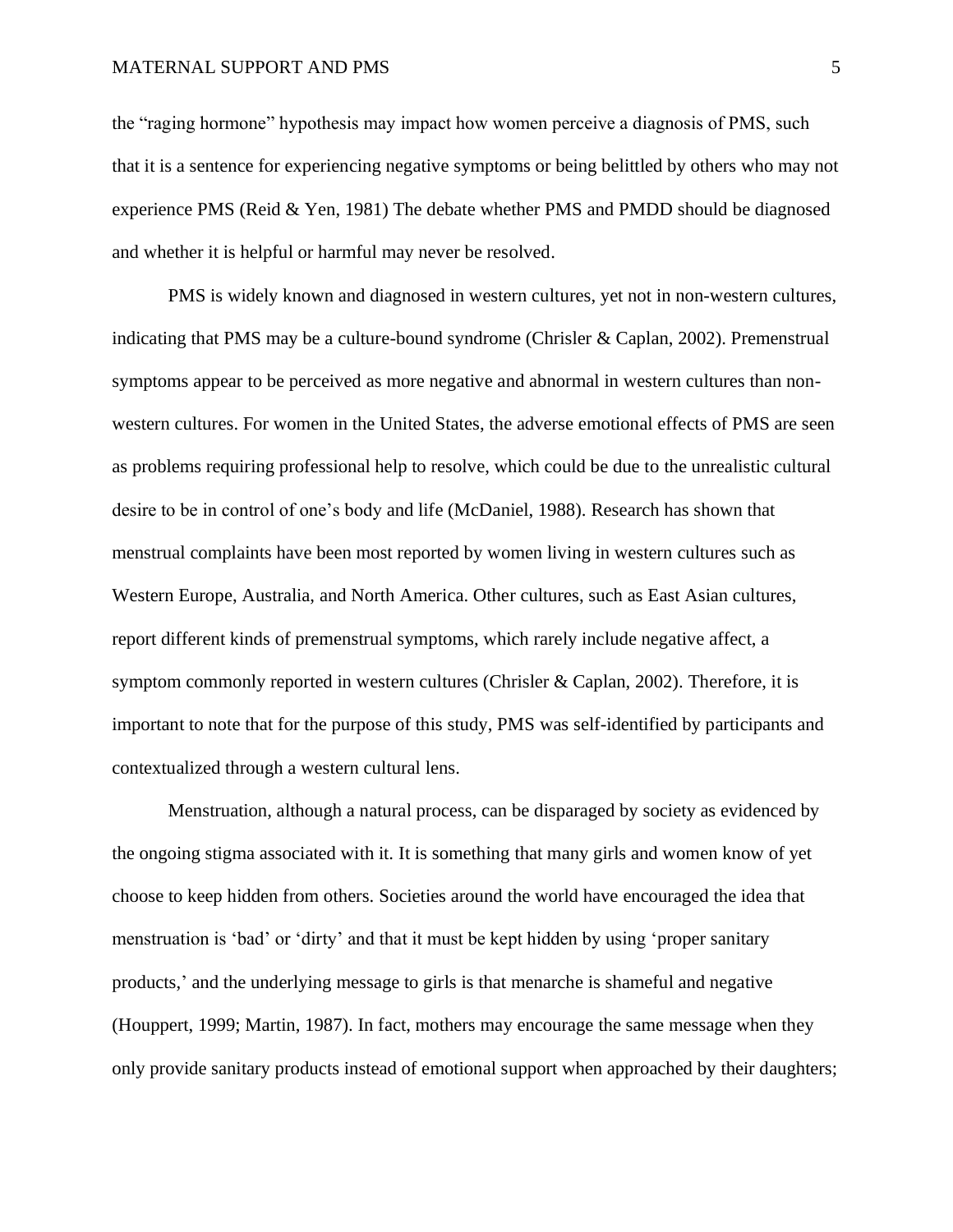studies have reported that some mothers even reinforce the taboos of secrecy, dirtiness, and precocious sexuality, when approached by daughters (Lee, 2008). Mothers can often offer emotional and practical support and many times encourage openness within the mother-daughter relationship, however when mothers impress upon the need for sanitary products, and the secrecy surrounding them, girls receive mixed messages that may only confuse them.

#### **Maternal Support**

When beginning menstruation, girls generally turn to their friends and family members, specifically maternal figures, for support and advice (Costos, et al. 2002). Mothers are the most common source that daughters turn to for information during this time (Brooks-Gunn & Paikoff, 1997), but little is known of the impact that lack of maternal support can have on daughters' perceptions of menstruation. The purpose of this study is to examine the impact that maternal support can have on daughters' perceptions of menstruation in the early phases of their lives.

Family members are important sources for support and knowledge when girls enter menarche, but maternal figures are incredibly significant due to their likeness of anatomy. According to a study conducted by Teitelman (2004) with 22 participants, 23% of participants' mothers responded to their daughters' menarche with the "products talk", while 58% refused to discuss the topic at all. Mother's lack of communication about such an integral part of daughters' growing self-identity can make them feel unprepared and concerned for this transition. It has been shown that when girls feel unprepared for menarche, they perceive menstruation, and their mothers, more negatively than those who felt prepared (Brooks-Gunn & Ruble, 1982a). In knowing this, when girls come to their mothers with questions about menstruation, adverse effects may transpire if mothers are not open to discussing the sensitive topic. Mothers who prepare their daughters for such a monumental transition in life give them a better chance at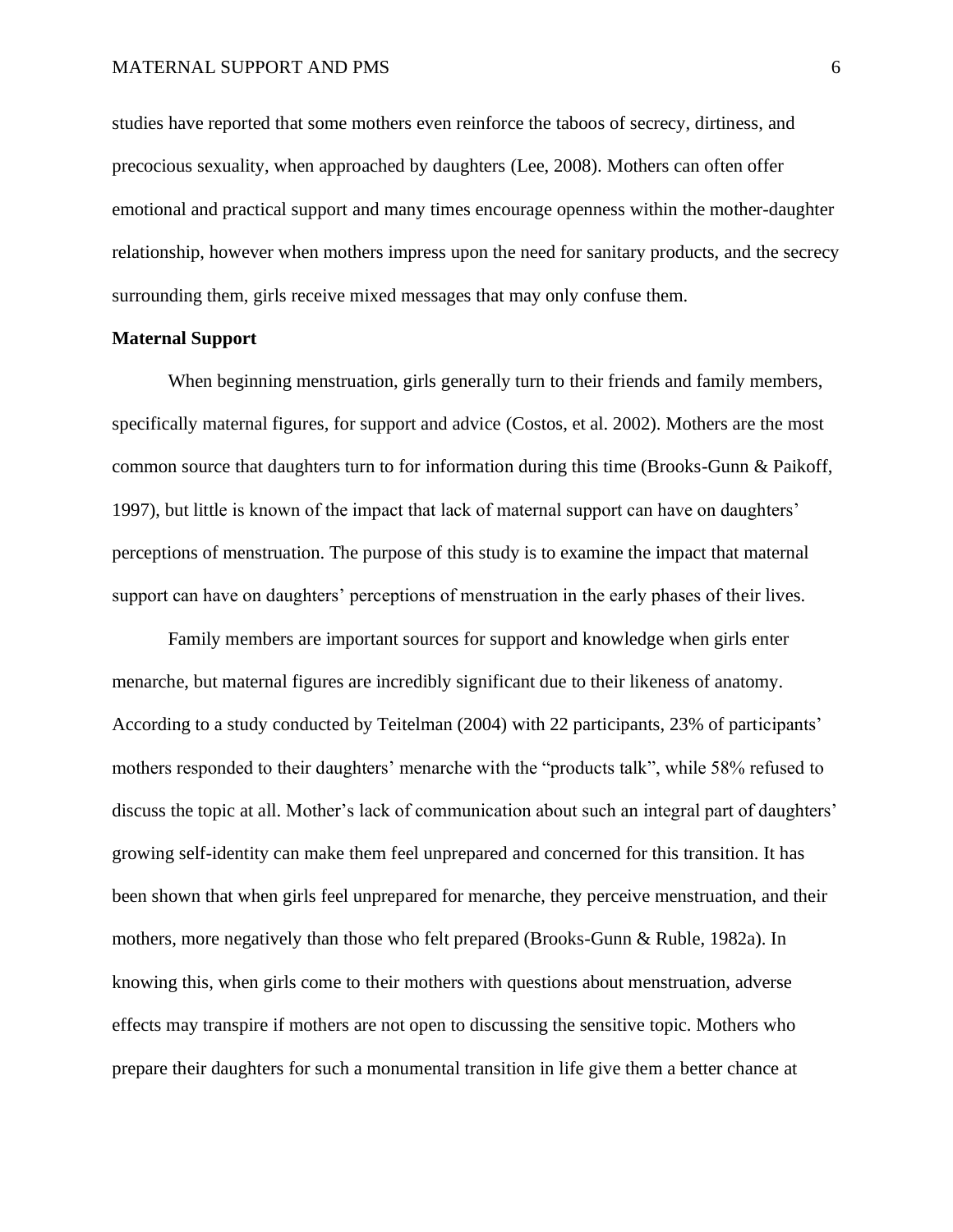being able to understand it once it does occur, as well as to adopt it into their identity (Teitelman, 2004).

The confusion menstruating girls must feel when receiving conflicting messages, such that menstruation is natural and part of maturation in contradiction to menstruation being depicted as shameful and secretive, may be heightened in social scenarios. This potentially stressful life event can cause girls to feel limited in their ability to grow into themselves, due to the restricting messages they receive about menstrual changes (Costos, et al., 2002). Once entering into adolescence, girls can become victims of hurtful comments such as 'she must be on her period' or 'it's that time of the month again' in day-to-day life situations. Girls who are aware of this stigma, or who have been victims of this behavior, may develop an unhealthy view of their menstruation which could include feeling embarrassed or ashamed (Houppert, 1999). Alternatively, with the support that friends and family can offer during this time, girls may be able to develop a healthy self-image as a menstruating woman (Teitelman, 2004). A healthy selfimage surrounding menstruation is important because it is a major aspect of being a woman, and learning how to accept it as a natural part of womanhood could even positively impact symptoms associated with menstruation.

Maternal support is a major influence on how children learn to regulate emotions and interact with others. According to Calkins, Smith, Gill, & Johnson (1998) maternal support is defined as providing praise, validation, and providing explanations and reasons to children, and these interactions may be most influential on emotional regulation during toddlerhood. Maternal support is also crucial during puberty to help teens adjust to their new bodies and maturing sense of self. Mother-daughter interactions during puberty may be strained, though, with the amount of divergence that also occurs during adolescence. One of the main problems for adolescents during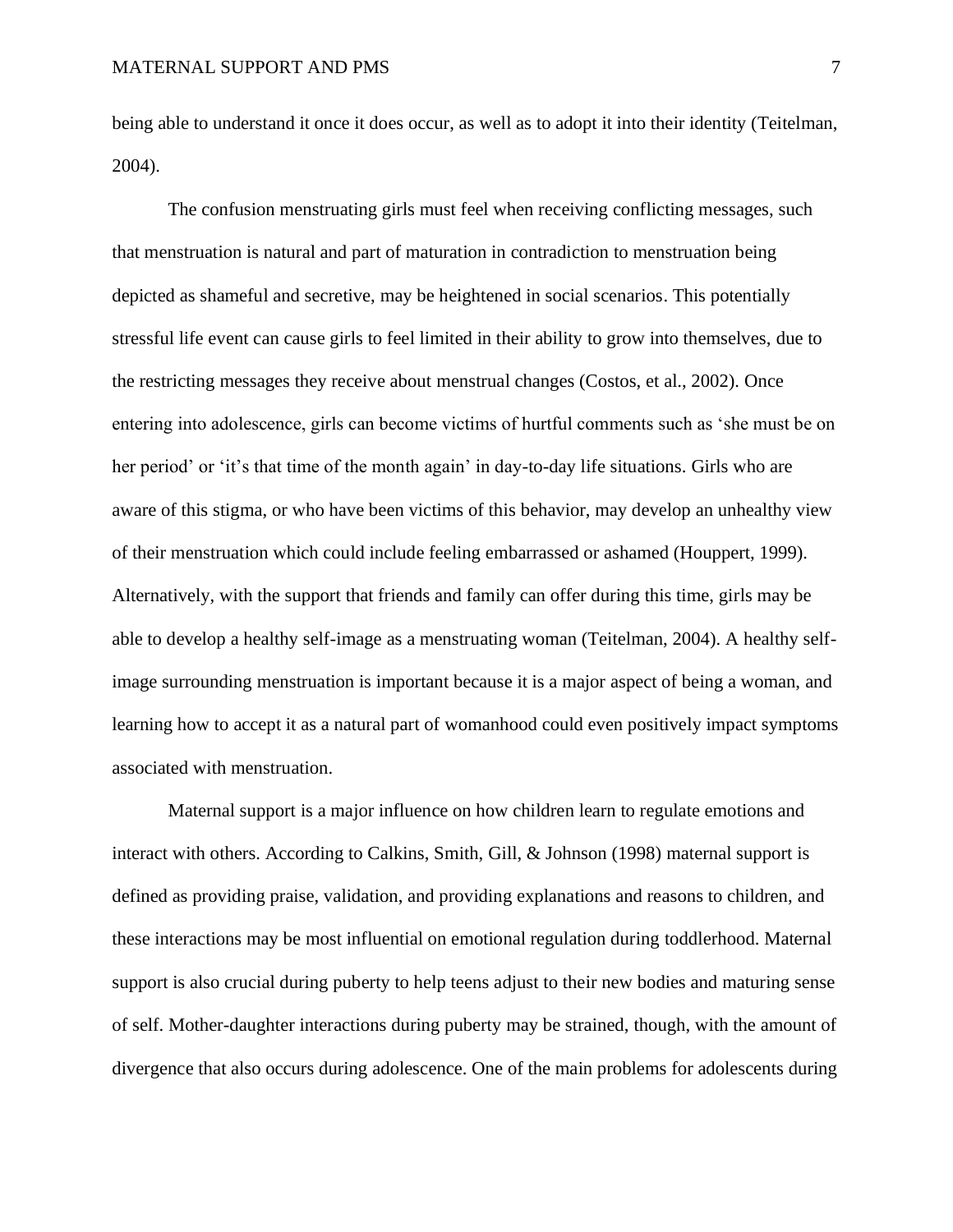this time is their desire for more autonomy from parents; however, when parents decline their terms or set firm boundaries, conflict may arise (Montemayor, 1983).

Mothers and daughters have long been known to have a conflictual relationship specifically when daughters are entering and extending through the pubertal years (Graber & Brooks-Gunn, 1996). The heightening of conflict during this time may in part be due to daughters' rapidly changing hormones, making them more sensitive (Buchanan, Eccles, & Becker, 1992). It has been shown that daughters tend to report higher levels of conflict with mothers than mothers report with daughters (Graber & Brooks-Gunn, 1996), which may imply that daughters' perceptions of conflict may also be increased during times when they are experiencing PMS, heightening sensitivity to adversities and increasing stress levels (Hoyer, Burmann, Kieseler, Vollrath, Hellrung, Arelin et al., 2013). Mother-daughter conflict increases during puberty, but a daughter's need for her mother's guidance also increases around menarche, creating an inconsistent pattern of interaction between mother and daughter at this time. Parentchild conflict at this time does not commonly cause deteriorating of the relationship, though it may cultivate a more positive parental relationship in the future (Cooper, 1988; Hill, 1988; Steinberg, 1990).

Menarche can be an intimidating time for girls, yet mothers can offer support in many different ways including emotionally, physically, and practically. When a girl begins menstruating, it may bring up emotions such as fear, embarrassment, anxiety, anger, or joy; whatever emotions come up, processing them with support from others may lift some of the burden experienced by adolescent girls. Maternal support during girls' early stages of menstruation may help daughters in understanding the major changes that have occurred within their bodies physically and emotionally. With these changes comes distress and discomfort for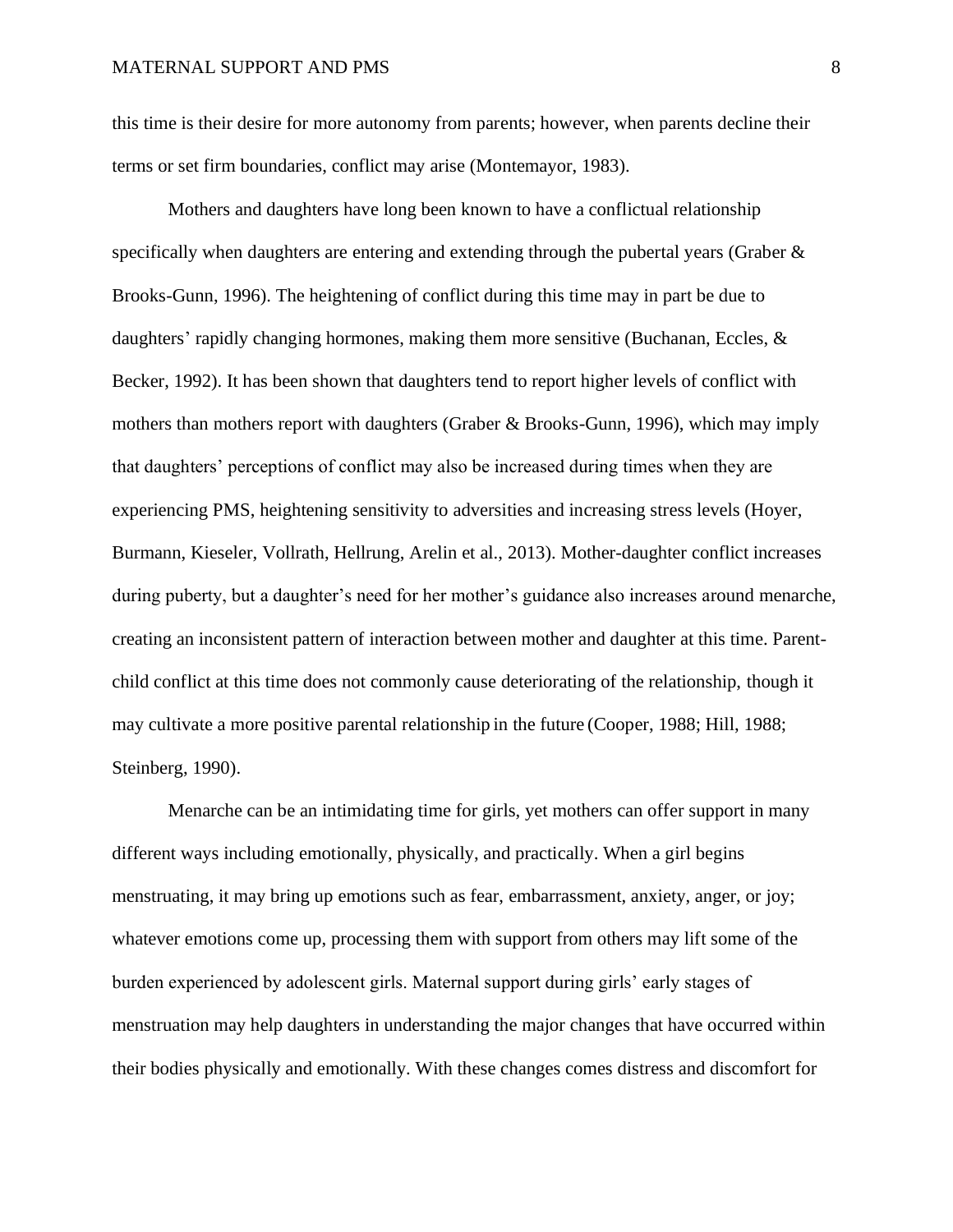some girls, and it can be confusing, which is why support from mothers is so important (Lee, 2008).

Some mothers might be uncomfortable with their children's distress and may push away or dismiss their needs and emotions to escape themselves feeling distressed (Gottman, Katz, & Hooven, 1996). In knowing that mothers and daughters tend to experience most conflict during these years, certain mothers may be deterred from helping their daughters work through tough emotions that arise with fluctuating hormonal changes. When mothers omit information about menstruation from their daughters or restrict the information they give, children have been shown to have more negative feelings about menstruation and sometimes their relationship with their mother (Costos, et al. 2002).

In contrast to this type of behavior, other families give excessive support when their children are ill, emotionally distraught, or hurt, (Whitehead, Busch, Heller, & Costa, 1986) and these behaviors may carry over into menstrual aches, pains, and other stressors. There is a balance for mothers to establish when supporting their children, where an excess of too much or too little support could leave lasting effects for their children as they age. When children are continuously given special treatment when ill, such as removal from school or extra doctors' appointments it may impact how they perceive their symptoms. Studies have shown the result of parents' specialized and excessive treatment in response to their child's illness in childhood is an adult who makes much more frequent doctors' visits than others and more absences from work due to illnesses (Whitehead, et al. 1986); if parents treat menstrual pains or aches like other illnesses, there is a possibility that women will be more affected by their PMS symptoms. Other parents encourage their children to continue on with their daily schedule and push through their illness, and this response to illness or somatic complaints may produce more resilient adults. This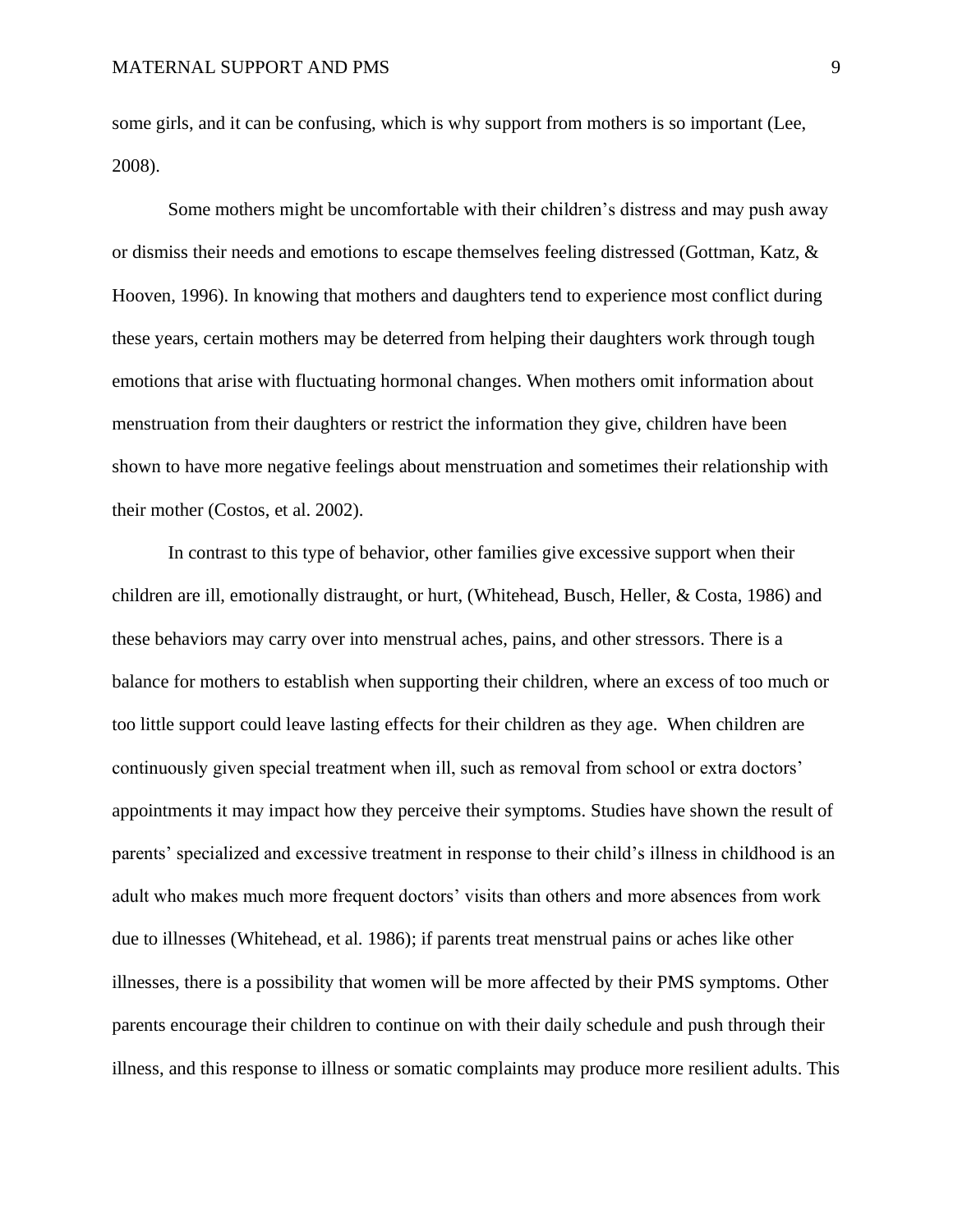specialized treatment may also increase the likelihood of girls making more somatic complaints during menstruation or their absenteeism from school or work due to menstrual symptoms.

### **Present Study**

Much of the previous research has focused on women's PMS in regard to others, after PMS has begun; however, this study aims to look at relational influences on the progression of PMS development in young women. Previous studies have shown that many factors impact how women perceive menstruation and experience PMS, such as maternal and peer support or modeling, menstrual preparation, and specialized treatment. As shown in previous research, internal, relational, and societal factors all play a role in determining the severity of women's PMS symptoms, but few studies have yet looked at the relationship between all these factors and PMS development. The present study aims to examine whether maternal support and modeling relates to a women's PMS development throughout adolescence and young adulthood.

#### Method

Participants were identified for this study via Bridgewater State University's psychology department subject pool, a recruitment program for students who are required to participate in research for course credit. Inclusion criteria for students to participate in this study included identifying as female over the age of 18 and currently or previously experiencing PMS symptoms. For the purpose of this study, symptoms of PMS include cramping, nausea, aches and pains, bloating, mood swings, and irritability. Once an announcement was posted on the SONA system, the recruitment management system for the subject pool, twelve participants signed up.

## **Participants**

Twelve participants recruited through the SONA system were interviewed for this study. Participants' age ranged from 18 to 21, with a mean age of 18.83. Participants' mean age at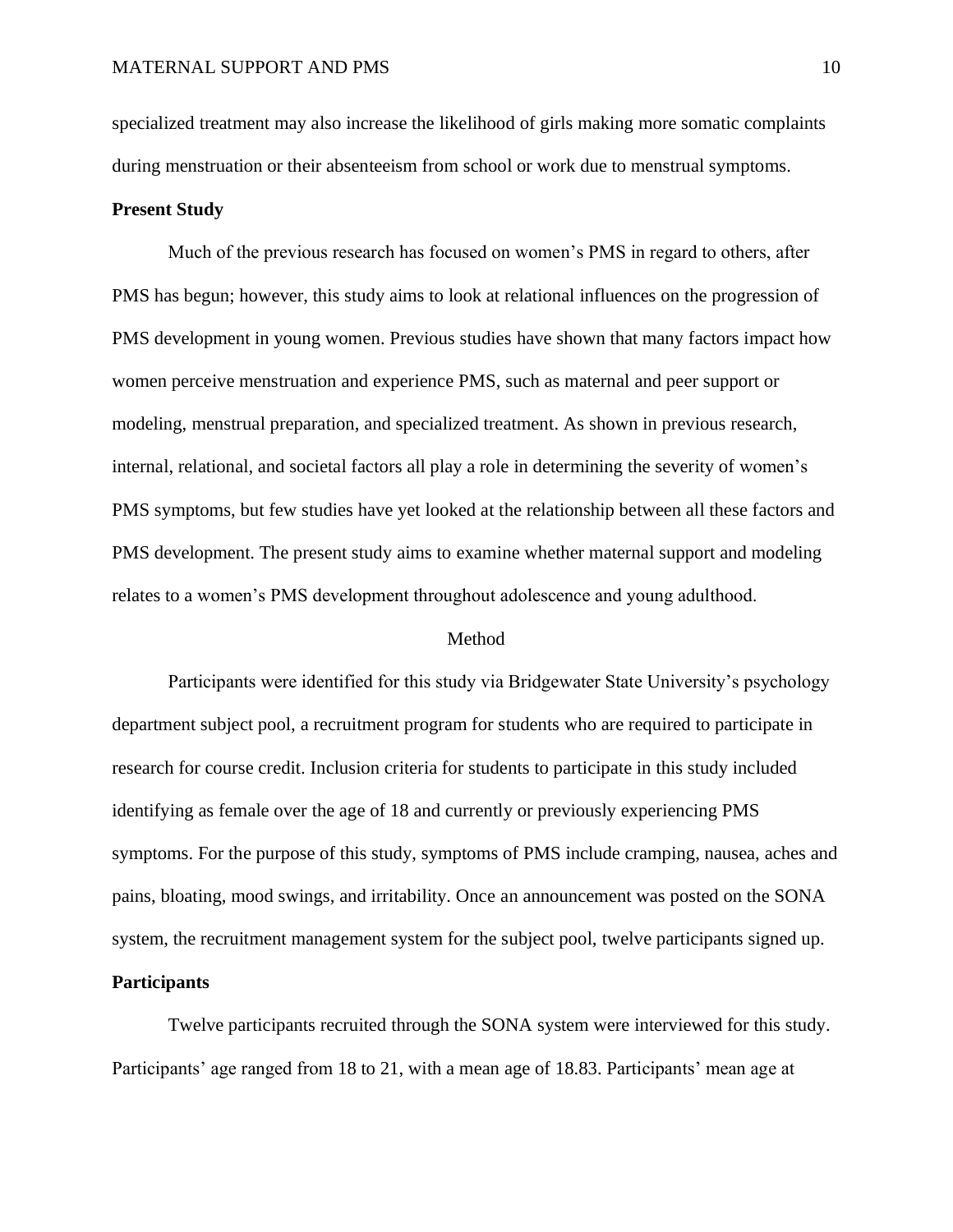menarche was 11.83 years of age. Nine participants were freshman, one a sophomore, one a junior, and one was a senior. Nine of the participants lived on campus and two commuted. Two participants' mothers had passed away while the remaining had living mothers. Two participants were adopted, one by her grandmother and another by her once foster family. To maintain confidentiality, participants were assigned pseudonyms randomly as decided by the researcher. To reduce any distractions and in an effort to maintain confidentiality, semi structured interviews were conducted in an individual room in the BSU psychology lab. Each interview lasted between 30-60 minutes and was audio recorded with a digital recorder provided by Bridgewater State University.

#### **Procedure**

In the process of creating this study, the researcher acquired IRB approval stating that this research is ethically sound. An initial pilot interview was completed by the researcher, after which additional questions were added to the interview script to obtain more specific details about participant's maternal attachment or bond and information about their menstrual cycle, PMS symptoms, or medical problems associated with menstruation.

All participants reported to the psychology lab at the time they signed up to be interviewed, and followed the researcher into a small meeting room. Participants were given a consent form to read over and sign before beginning the interview. After answering any questions, the participant may have had about the study, the researcher then turned the audio recorder on and proceeded with the interview. The researcher asked the participant general questions when initiating the interview such as age, identification of any significant relationships, and current living situation. Then the researcher progressed into asking more specific questions about participants' relationships with their family members, particularly their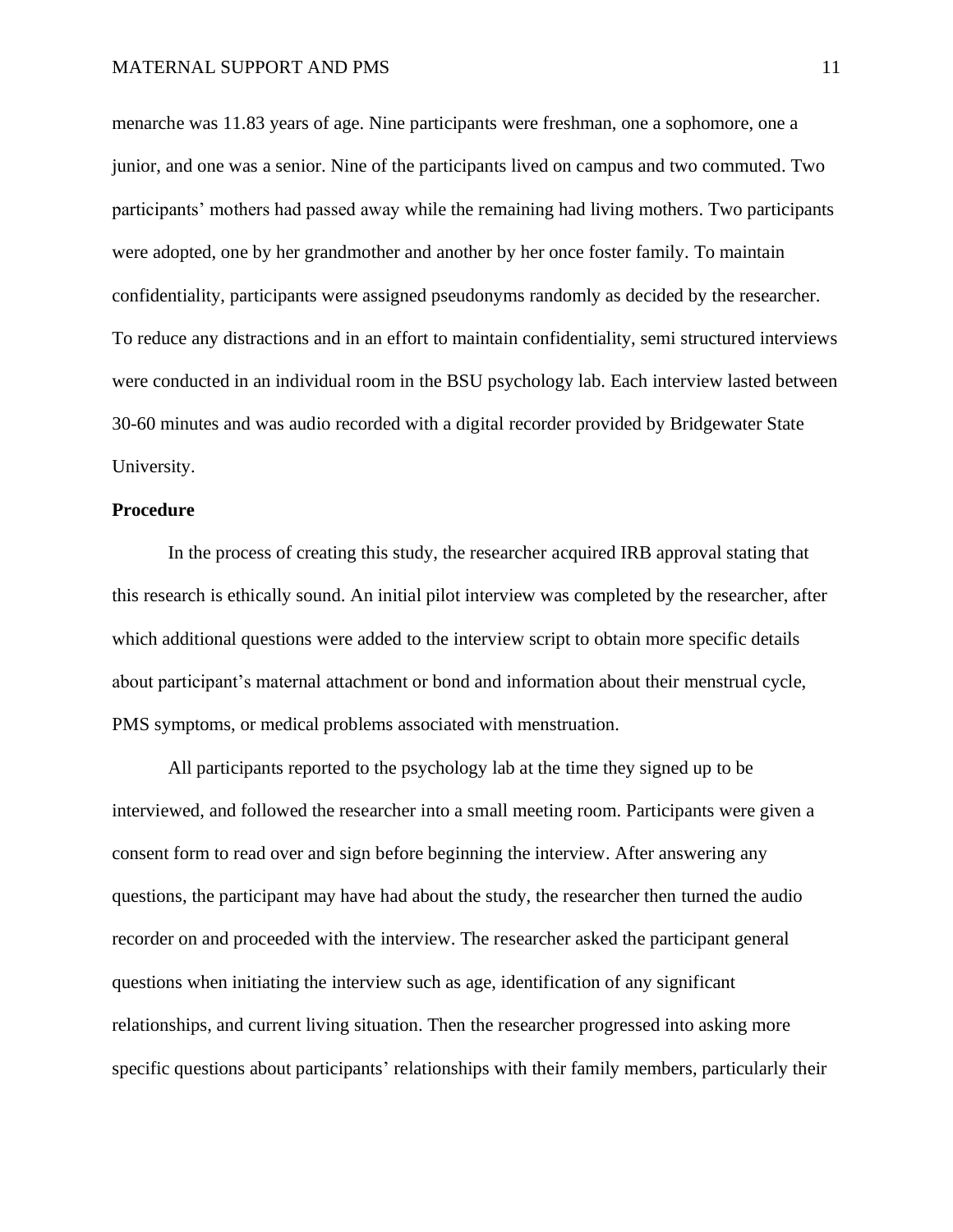mothers. After participants answered many questions related to maternal support, the researcher transitioned into asking menstruation and PMS related questions. These included questions such as when participants began menarche and details about the experience. Specifically, participants were asked how their mothers reacted to their menarche and how their reaction made participants feel. Finally, the researcher asked questions about participant's PMS symptoms. Specifically, questions addressed when participants' symptoms occurred within the menstrual cycle, what types of symptoms were experienced, and how they handled them. A complete list of interview questions used in this study can be found in the appendix. Before concluding the interviews, participants were given the opportunity to ask the researcher any questions they may have about the study. Finally, the researcher stopped and saved the audio recording and participants left the lab if they had no questions.

### **Data Analysis**

In analyzing the data, the researcher acknowledged that participants' statements indicate their relative experience as they perceive it, but may not be representative of reality (Devault, 1999; Kruks, 2001). For the purpose of observing and generating meaningful patterns and themes in the participants' interviews, a thematic analysis was applied to the data (Braun & Clarke, 2006). The researcher proceeded with inductive and deductive analyses, noting nuances in participants' narratives when they arose. First, the researcher and several students enrolled in a psychology research course transcribed interviews word-for-word. Once transcriptions were completed, the researcher read through individual transcripts multiple times observing and marking any notable patterns within the interviews through an initial line-by-line coding process. This initial coding process resulted in a multitude of codes which was narrowed down to around sixteen codes. These were specifically related to maternal relations or menstruation. The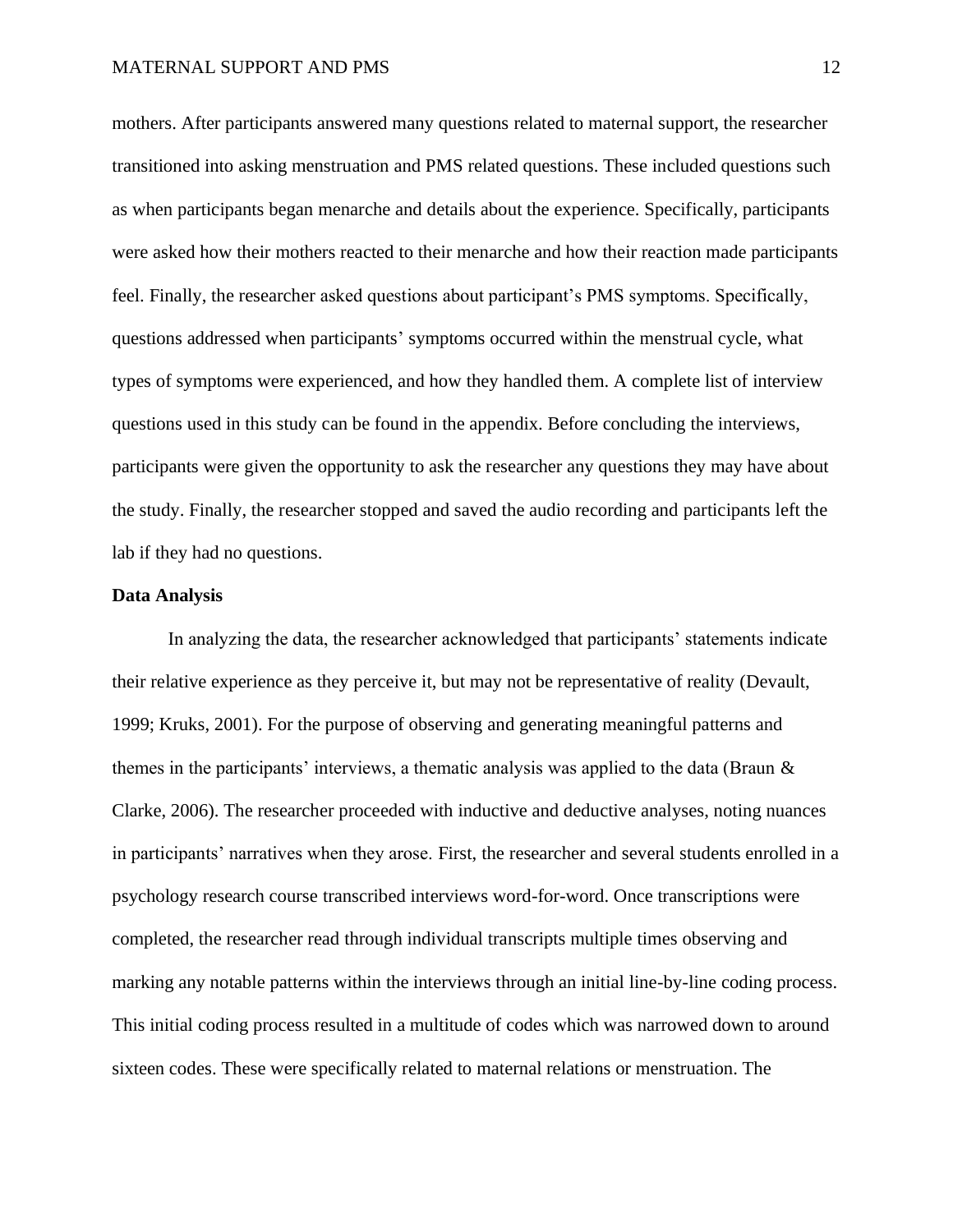researcher then read over codes from each transcript and collated similarly coded passages, giving each a short description. Through narrowing down the codes through this initial collating process, three significant themes were created: maternal support, gender bonding and modeling, and coping with PMS. For example, a participant's statement "probably everything. If she died I think that I would probably die. Because she's my best friend, she's everything" was coded as close 'maternal relationship'. It was then combined with another statement "I talk to her every day, she's like the one person in my life that I can actually really trust with anything and like I'll ask her anything and not feel weird about it" to result in the major theme categorized as 'maternal support'.

The first theme, maternal support, can be characterized by participants' perceptions of their mothers including maternal sacrifice, communication with children, attachment between mother and daughter, and menstrual preparation. The second theme, gender bonding and modeling, was characterized by participants' seeking out menstrual information from other women rather than men. Participants who inquired about menstruation always turned to a close female figure for advice, helping them to learn how to behave during their menstrual cycles. The final theme, coping with PMS, was mentioned by all participants who had suffered from any PMS symptoms, and describes how they used either internal or external coping mechanisms. All participants mentioned ways they managed or coped in externally based ways with menstrual pains. These three significant themes contained subthemes, which will be further discussed in the results section.

#### Results and Discussion

#### **Maternal Support**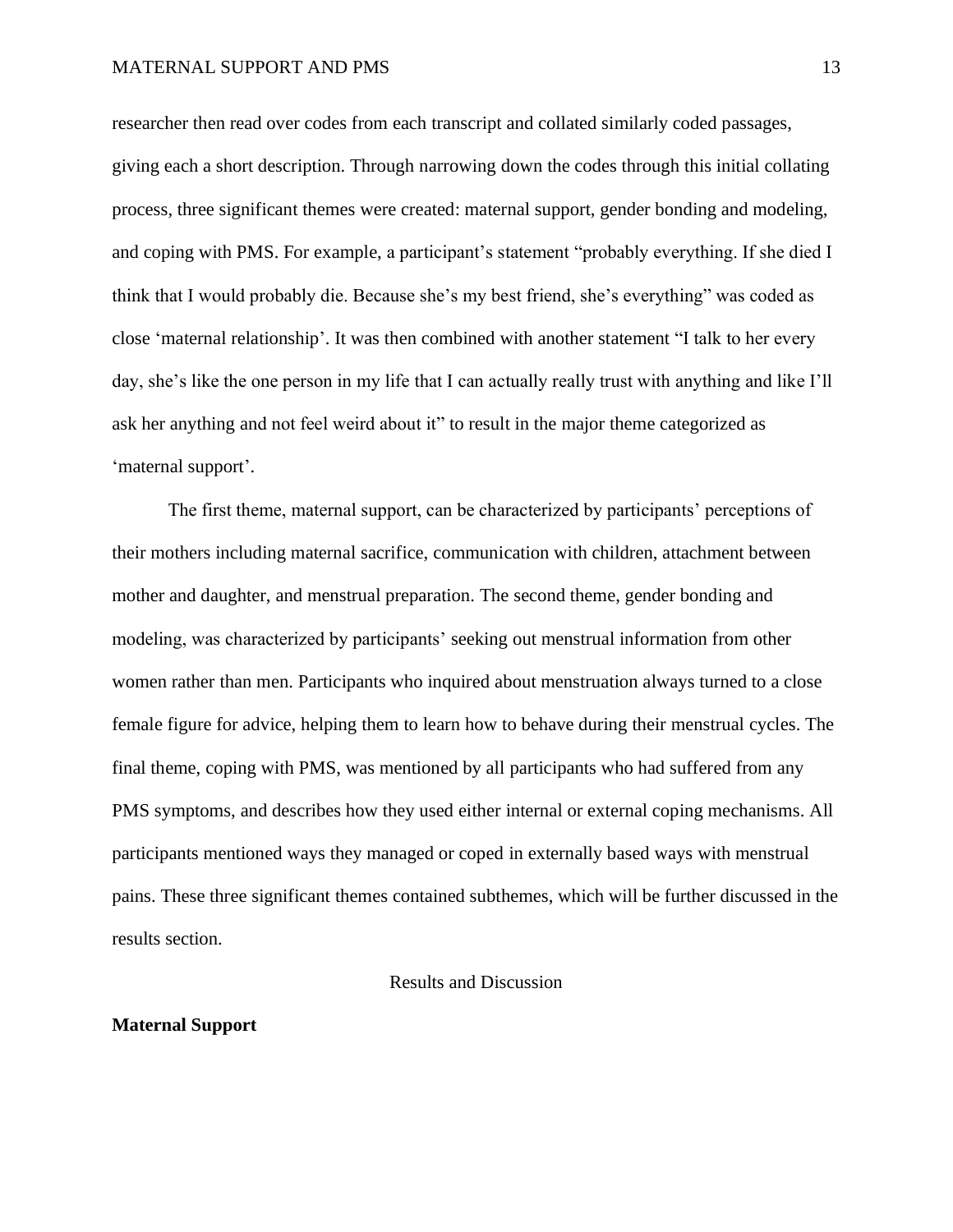Maternal support can be characterized by participants' perceptions of their mothers which may include maternal sacrifice, communication with children, attachment between mother and daughter, and preparing daughters for menstruation.

**Communication**. During their interviews, participants mentioned that they felt supported when they could openly communicate with their mothers. Participants noted that they felt understood or heard by their mothers and that they could talk about anything with them. For example, Hallie (age 21) stated:

"*um we're really close I'd probably count her as one of like my best friends uh she was always like, she was very open and understanding like the whole time growing up so it's like she never made it seem like it was uncomfortable to go to her for like issues, so she's always been very like welcoming with like anything I want to talk about.*"

The participant reported that she felt supported by her mother, and she felt that she could openly communicate with her mother, exemplifying her perceptions of maternal support through communication. Bringing up problems with her mother was normal, and her mother even promoted this practice.

Another participant, Faith (age 18), indicated that open communication was an important aspect of trust between her and her mother. She reported feeling like she can rely on her mother for support when discussing any topic, even being able to discuss uncomfortable topics. For example, when asked, "*What does your mother mean to you?*" Faith responded, *"a lot, she's I talk to her every day, she's like the one person in my life that I can actually really trust with anything and like I'll ask her anything and not feel weird about it"*

Communication, as exemplified above, is an important aspect of maternal support for this participant as it impacted the level of trust between mother and daughter.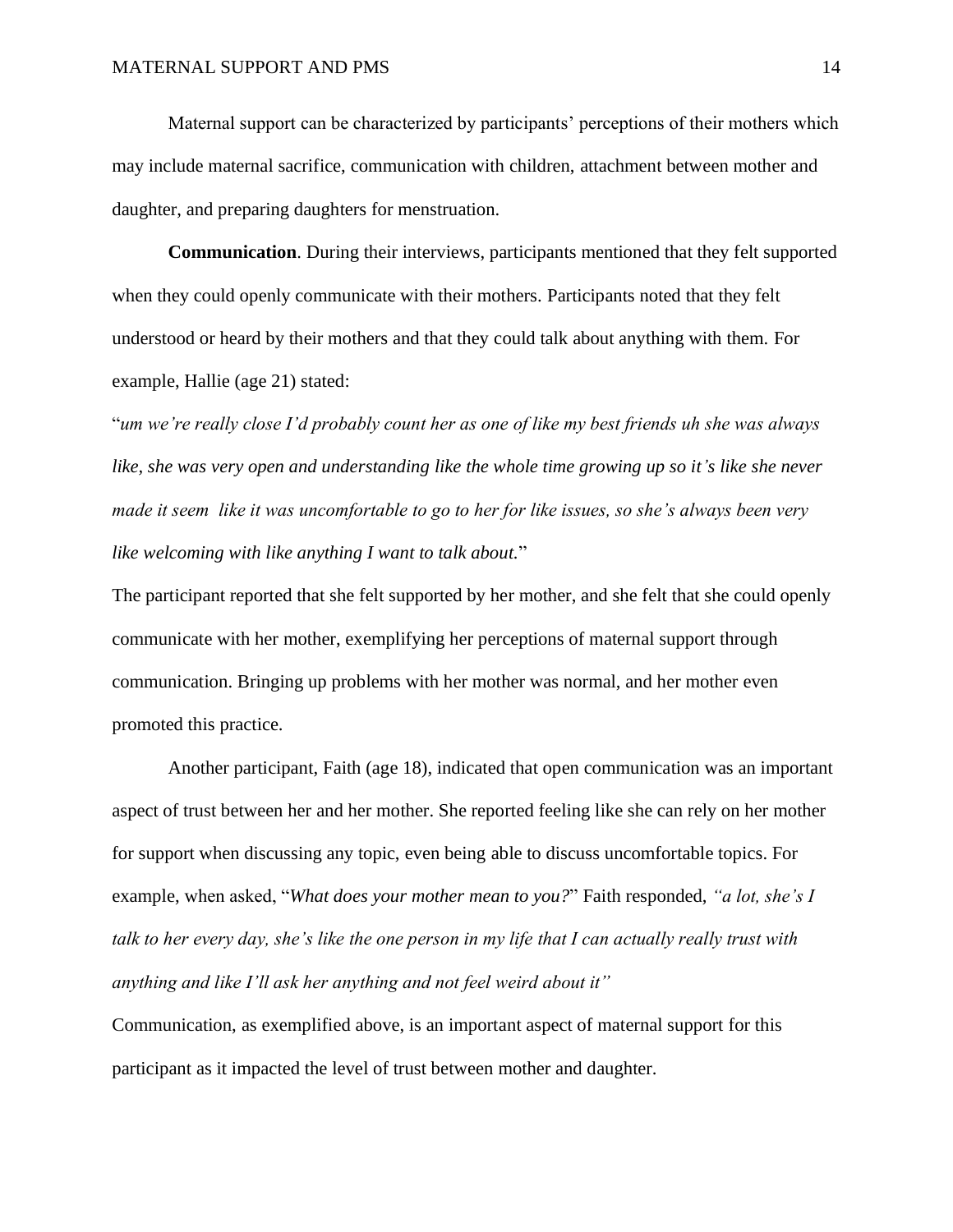**Maternal Attachment**. Daughters felt a strong connection to their mothers, with most of them feeling this way for their entire lives. Daughters reported that they felt more attached to their mothers after beginning their college career. Several participants lived on campus and were separated from their mothers for longer spans of time; for most participants, this was the first time they had this experience of independence. However, distance appeared to bring daughters closer to their mothers.

Participants discussed how much they valued their maternal relationship, with many stating that they would not know what to do without their mother. For example, in response to the question "*How do you see your relationship with your mother in the present? Can you talk about the growth or changes you've seen?"*, Grace (age 18) stated: "*I feel like it's gotten stronger since I've moved away… um yeah we've definitely grown a bit stronger like um like sometimes she'll like come out on a Friday night and we'll go out to eat just the both of us. (yeah) yeah or like if I need groceries she'll come down…"*. Grace explained how she and her mother have gotten closer since she moved to college. It appears that participants put more value in the time they do get to spend with their mothers after going to college, exemplifying greater levels of maternal attachment.

Betty (age 18) also mentioned how attached she is to her mother, after being asked "*What does your relationship with your mother mean to you?"* she replied: "*umm probably everything. If she died I think that I would probably die. Because she's my best friend, she's everything… maybe not when I was younger, but now I realizing it now that I'm older I guess and not living with her every second... probably like the first week of college, honestly. Like not seeing her every single day."* Betty stated how much her mother means to her and how her feelings have changed as she has aged. She referenced her first week in college and the challenges that not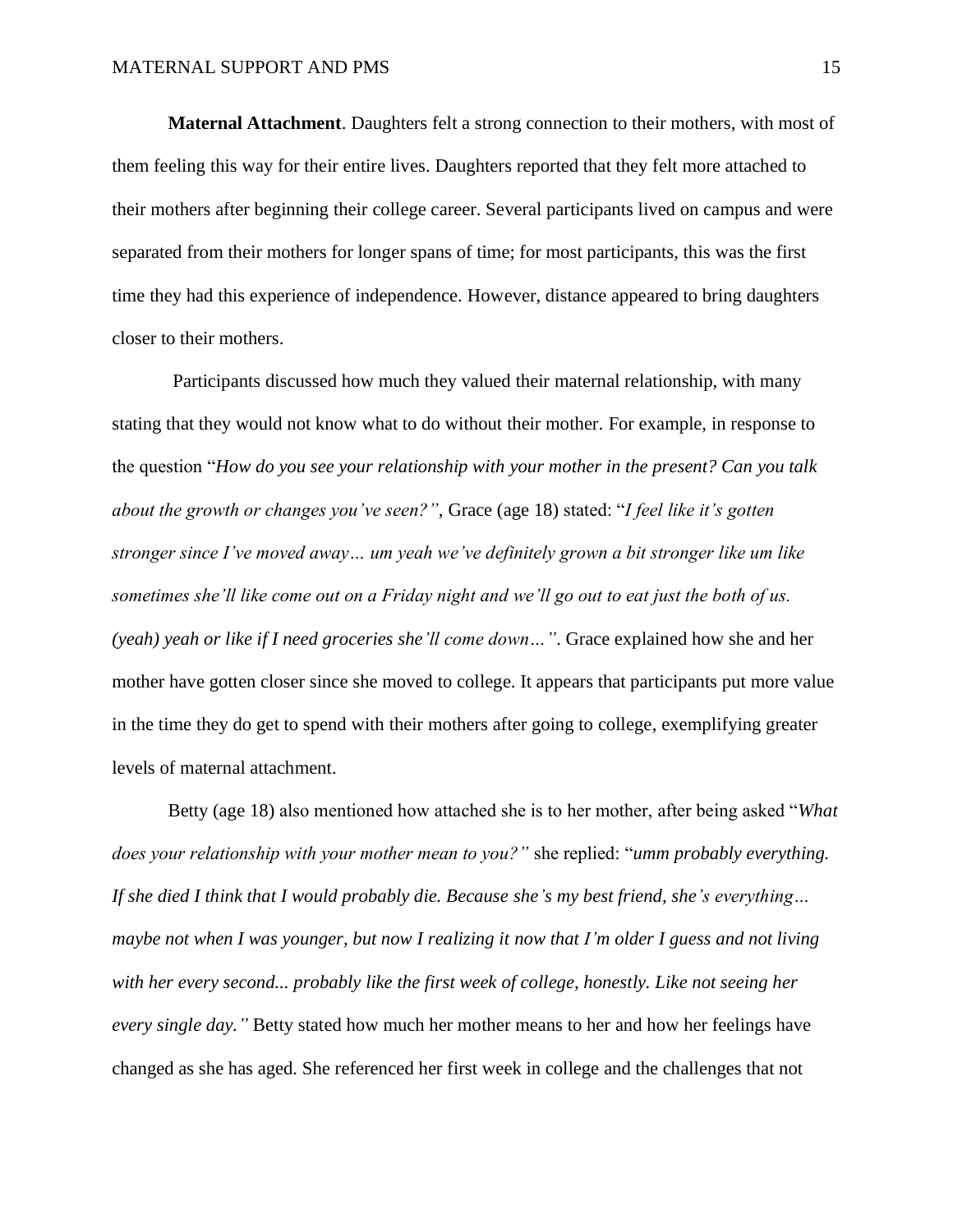seeing her mother everyday brought. This quote exemplifies the participant's increased attachment to her mother after distancing herself from her home.

**Maternal sacrifice**. Maternal sacrifice was also mentioned in interviews, with participants stating that they had stay-at-home mothers who were reliable for transportation and many times simply for comfort. Participants perceived their mothers as self-sacrificing during their early-mid childhood years. Participants brought up how their mothers would give up a lot of their own freedom to take care of their children. Mothers tended to provide practical support, such as staying home with the kids, driving the kids where they need to go, preparing dinner for the family, and planning birthday parties.

Participants reported that their mothers also gave up their careers for the sake of their children's happiness and safety, to be able to be fully present during their developmental years. For example, Betty stated: *"She would make sure she had enough time to bring us everywhere, like even to this day she only works like a part-time job right now too, because my brother still doesn't have his license and he does things after school, so yeah".* The participant reported that her mother lessened her time at work by stepping down to a part-time position instead of fulltime. Betty perceived this sacrifice, and this quote is an example of maternal sacrifice as Betty's mother put her career on hold for many years in order to be around for her children.

Another participant, Emma (age 19), stated that during hard times her mother would support her to the best of her ability. For example, Emma stated: *"the whole year she kinda like*  had to put her life on hold...I had to go into like an outpatient program it was lot of like stuff like *that where like she couldn't really like leave the house as much because like of my anxiety so like it was just a lot but she like was there and now I'm here so it worked out."* Emma perceived her mother as very supportive as she felt cared for, emotionally supported, and had someone to rely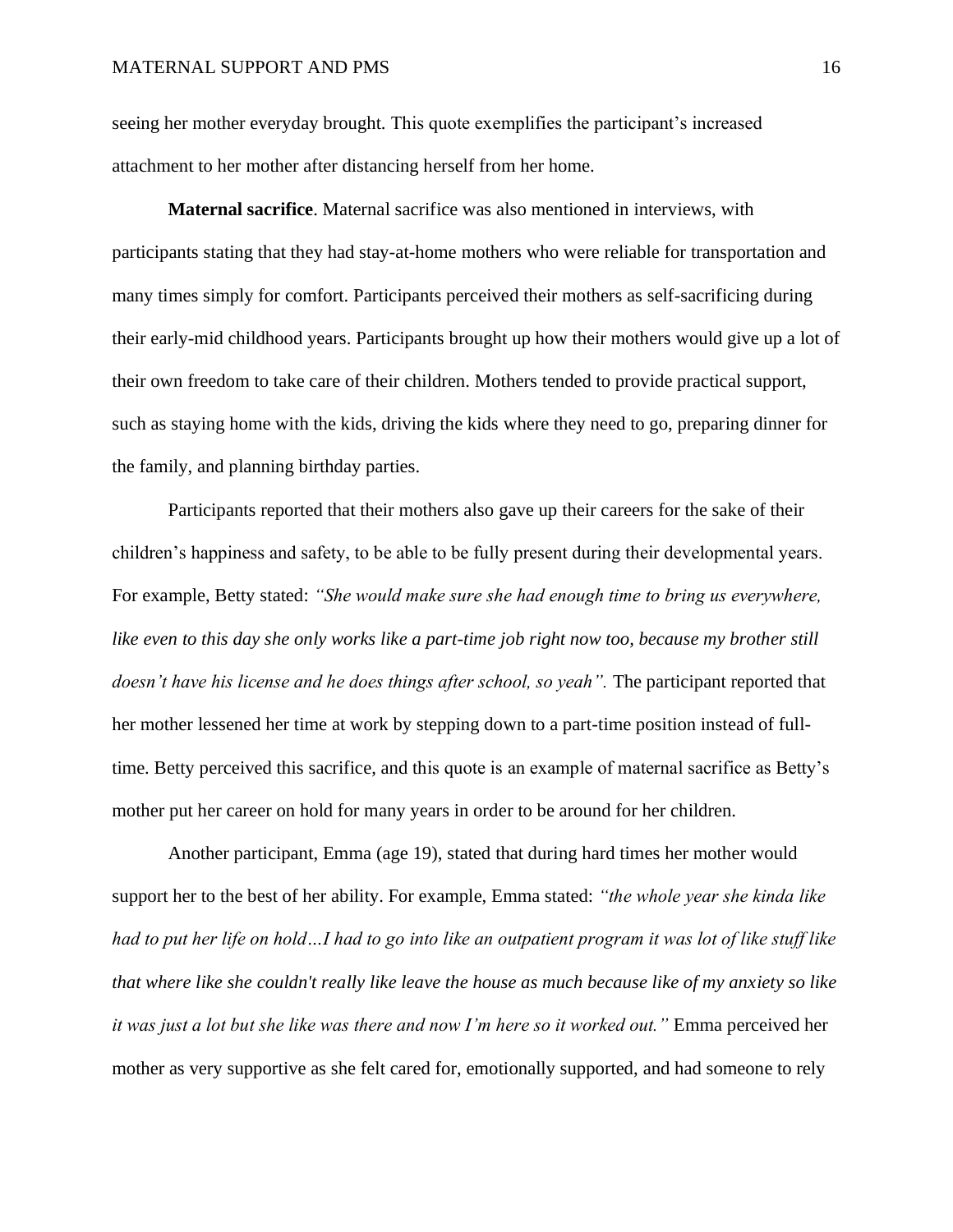on during her time of need. This quote is an example of maternal sacrifice because Emma's mother remained with her daughter in her house during this sensitive time period.

**Menstrual preparation**. Daughters tended to feel supported by their mothers when learning about menstruation. Participants stated that after beginning to menstruate, they turned to their mothers for advice and support. Maternal support can also be seen in the ways that mothers provided information, supplies, and comfort to their maturing daughters during their transitional period. When describing the process of adapting menstruation into their lives, daughters mentioned their mother as a primary source of information.

Some participants mentioned an external reference source provided by their mothers as their initial introduction to menstruation. For example, Emma stated: *"I had the uhm American Girl Doll book… Yeah it just talks about like I don't know it talks about like acne and like everything and then it's like this is getting your period. So I like read about it then and did not understand it until like my mom was showing me like what a tampon was."* This participant was first introduced to menstruation through an external source, the American Girl Doll book provided by her mother. Participants mentioned having the same American Girl Doll book as their introduction to their maturing bodies. Although the book confused Emma, after her mother explained menstrual products and how to use them, she felt more prepared and knowledgeable about the subject.

Betty learned about menstruation from both her mother and a different external source, much like Emma, but she had mixed feelings about it. When asked who taught her about menstruation, Betty stated: *"um my mom told me about it. She brought me to one of those talks in middle school, which I didn't want her to (laughs) so I kinda learned about it then. Probably in like 5th grade or something. It was actually in Bridgewater. It was at the middle school or*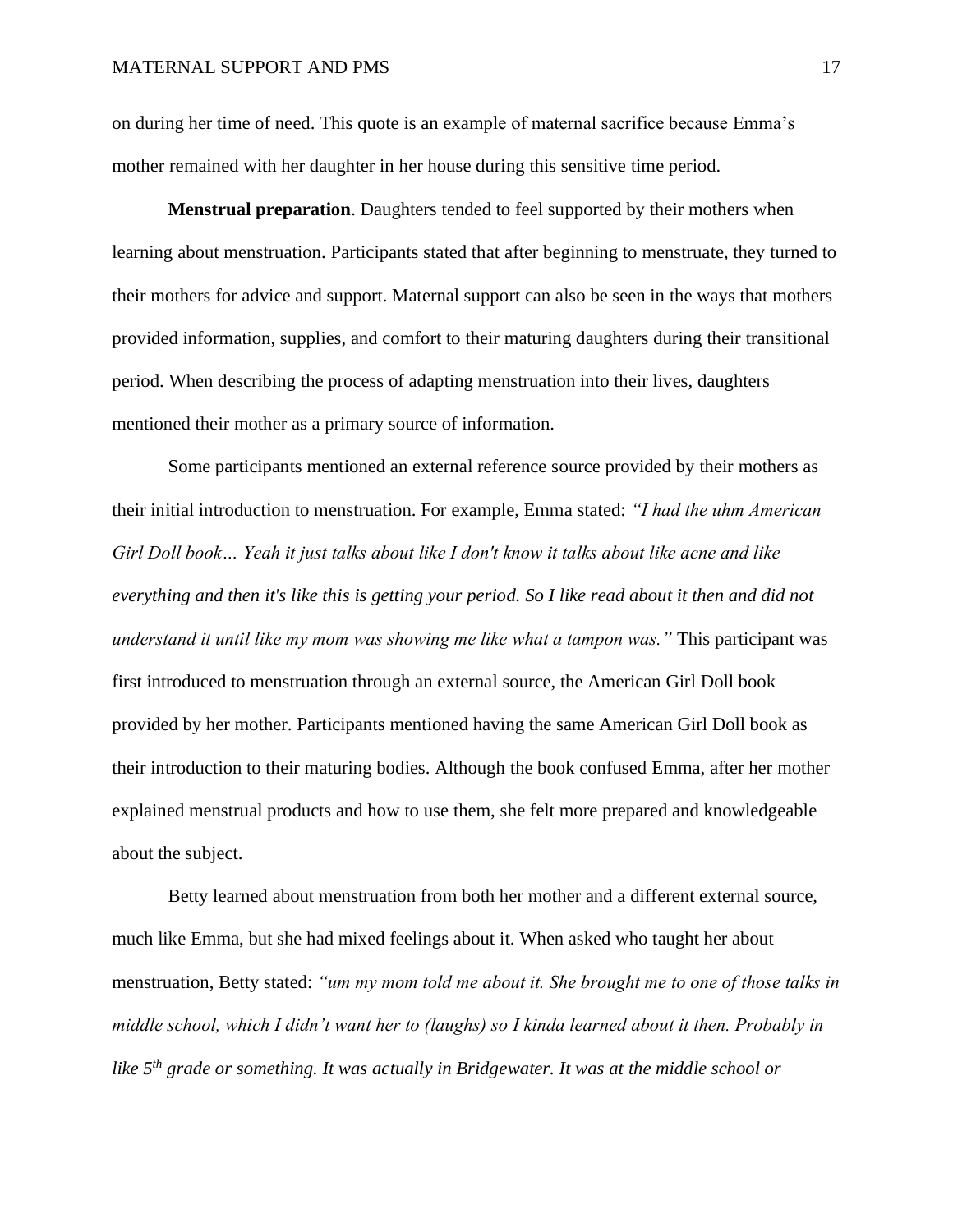*something."* Although not appreciated at the time, this participant reflected on the experience and stated that she learned some basics about menstruation through it. This quote is an example of menstrual preparation in a direct manner, as Betty's mother made an effort to educate her daughter about menstruation through a school-based presentation.

Another participant, Lilah (age 18), learned about menstrual products through a number of females such as her mom, her friends, and her sister. Lilah stated: "*I know like my sister would always like tell me what to buy because it's what she learned to buy. Ummm or like my friends would like tell me what they have or if I like borrowed something from them they would tell me what brand they were using and I'd probably go off of that… I think my mom would too cause she would buy me things like that"*. This participant learned about menstruation and menstrual products primarily from her sister and, to a lesser extent, her mother. Although her first source may not have been her mother, she sought out another close female-figure to find out information about menstruation. This quote is an example of menstrual preparation from multiple sources including the participant's mother in terms of providing menstrual products.

## **Gender Bonding and Modeling**

All participants interviewed for this study mentioned that they turned to a female figure for menstrual information or advice, and many times it was their mother. Daughters see their mothers almost as veterans with handling menstruation and some even mimic their mothers' behavior when menstruating. Mothers model certain behaviors when they are menstruating, with some promoting resilience toward menstrual pains, while others allow their PMS to control their behaviors. Mothers appeared to influence how their daughters perceive and work through their own menstrual symptoms and how they should act when menstruating.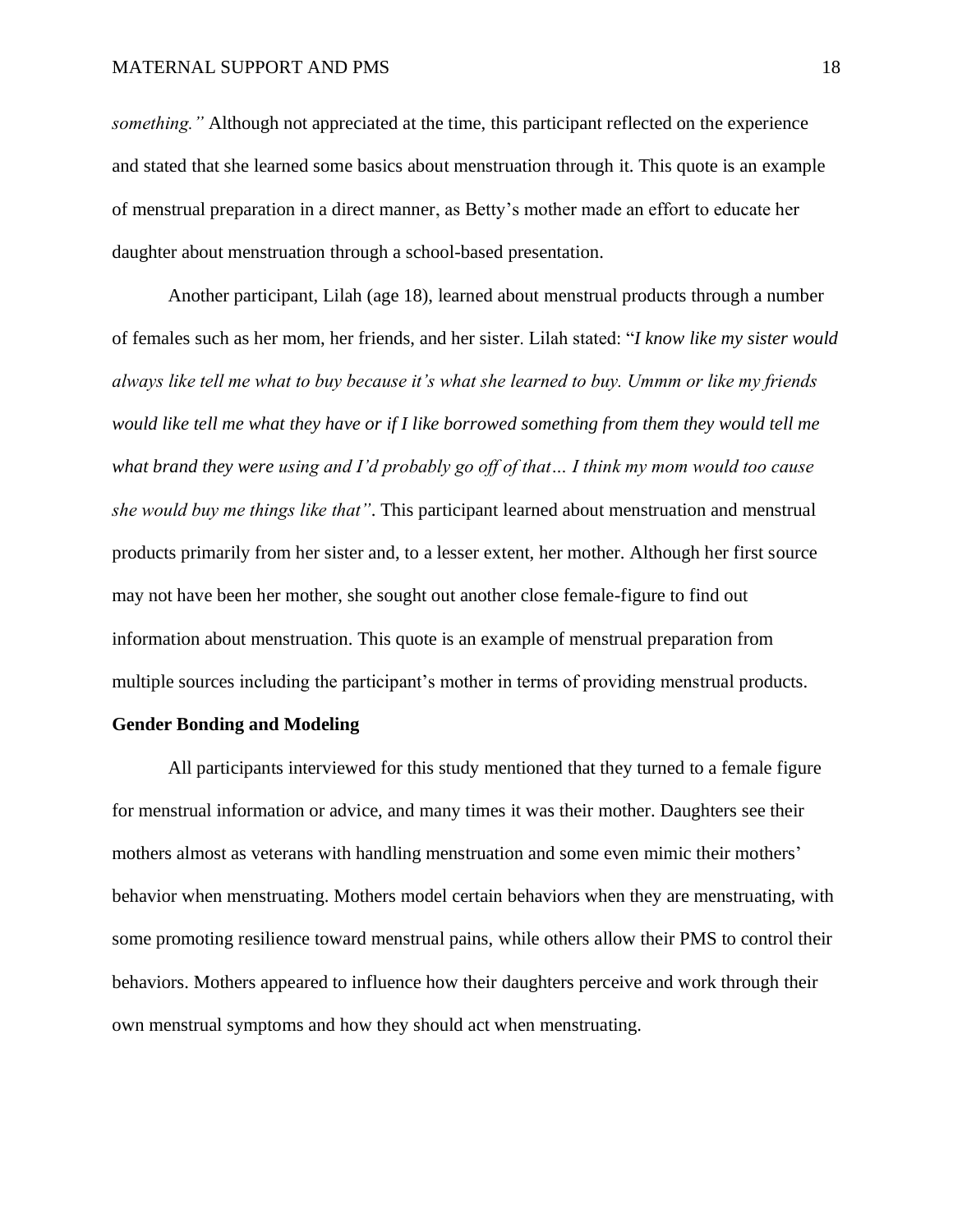**Gender Bonding.** Daughters always sought advice about puberty and menstruation from a female figure in their life, which was usually their mother. For participants who were adopted or living with other family members, older female figures were their suppliers of menstrual information.

Daughters looked to their mothers for menstrual advice because of their ample experience with menstruation as a woman, even if their mother no longer menstruated. For example, Ana (age 18) spoke of her mother's knowledge in terms of the length of time that she had experienced womanhood, *"um she's been through being a woman and stuff, longer than like my sisters have, so I can like look up to her more"*. This participant appeared to trust her mother's advice more than her sisters' with menstrual questions. Although her older sister had begun menstruating, she preferred to discuss menstrual topics with her mother. This quote is an example of gender bonding because Ana trusted her mother's knowledge of menstruation more firmly than her sister's due to her mother's advanced experience as a woman of reproductive age.

Particpant Isla presented with a unique situation as she was adopted, and later lost her adopted mother to cancer. Isla (age 20), was not able to converse with her biological mother nor later her adopted mother for advice on menstruation. When she first began menstruating, her adopted mother was able to provide support emotionally and practically to her, however after her adopted mother passed away, Isla did not have as many resources to go to for advice. In situations where a mother is not available to give advice, daughters turned to other older female figures. For example Isla stated, *"there were times where I was like well I can't tell him everything so I would either talk to my brothers fiancé. She was like not a mom figure but like someone older and like a female I could talk to uhm also my nana"*. Although her grandmother no longer experienced menstruation, she was able to help provide the information necessary to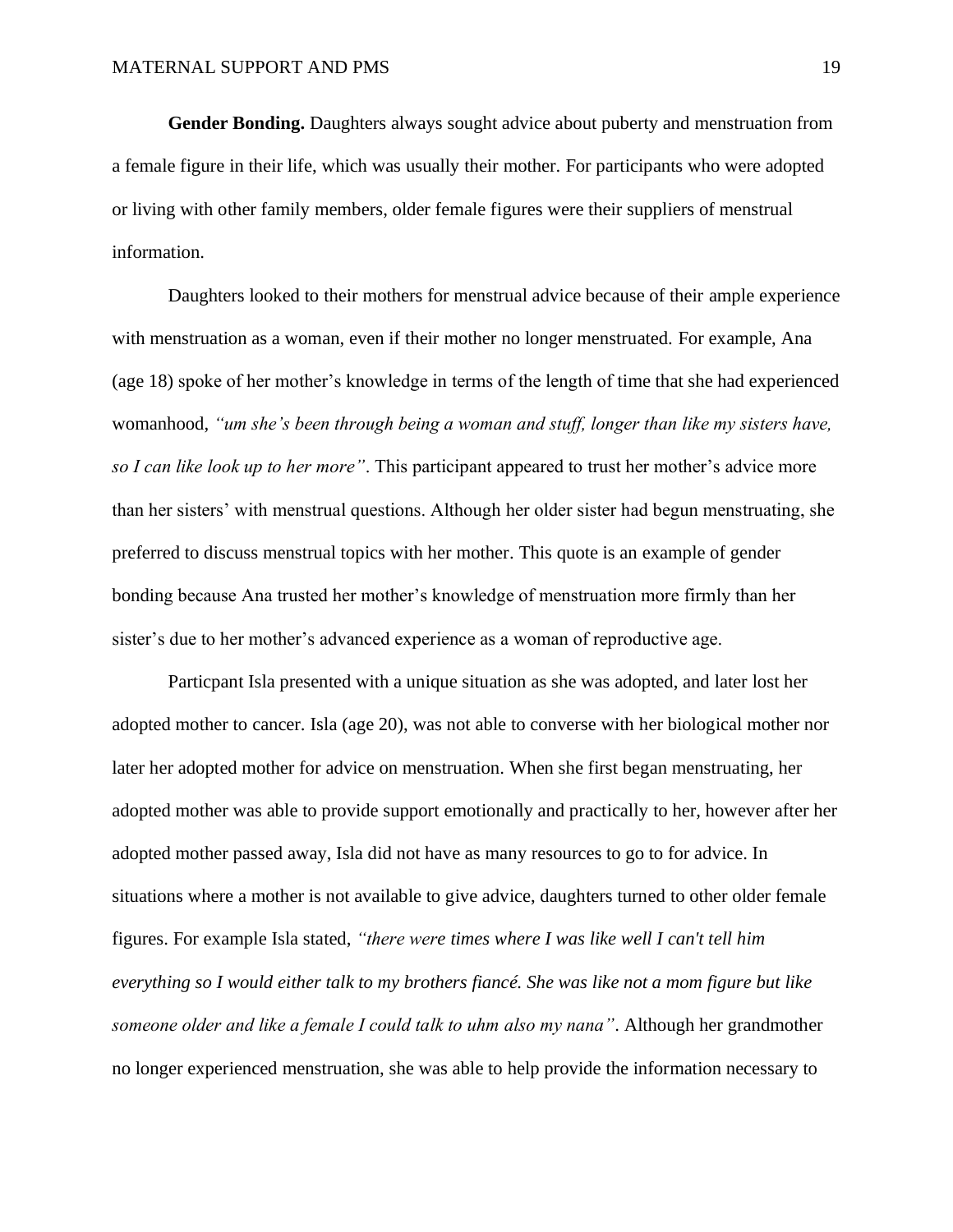work through menstruation and the symptoms that come with it. After her mother's passing this participant went to her father for many things, but went to her grandmother or her brother's fiancé for information on menstruation. This quote is an example of gender bonding because although Isla reported feeling comfortable discussing many topics with her father, she felt uncomfortable bringing up any questions about menstrual situations with him due to their dissimilarity of anatomy. In the absence of a living mother, girls sought out the advice of other women to take on this maternal role.

**Modeling Emotions.** Participants reported that their mother's emotional state impacted their own emotions. This can be seen in many settings and influence daughters in many ways. Participants' perceptions of their mother's emotions influenced the kind of emotional response they gave in certain situations. As exemplified in the previous section, daughters learned much information about menstruation from their mothers, and mothers also modeled their PMS to their daughters, influencing how daughters behave and feel during menstruation.

Participants mentioned how observing their mother's emotions affected their own emotional state. For example, when discussing her mothers' PMS, Betty was asked, *"did observing her influence how you felt about menstruation?"* to which she responded, *"um, maybe a little bit, like when she's in a bad mood on it then I'm like, oh I should be in a bad mood when I'm on it too I guess"*. Betty reported that both she and her mother have increased mood swings when menstruating. She saw her mother behaving emotionally while menstruating, and this influenced her to allow her emotions to take control in similar situations of her own. This shows how seeing her mother modeling PMS symptoms impacted how Betty dealt with her own.

Although some participants modeled their mother's feelings and behaviors when menstruating, others felt uncomfortable with their mothers during menarche and menstruation.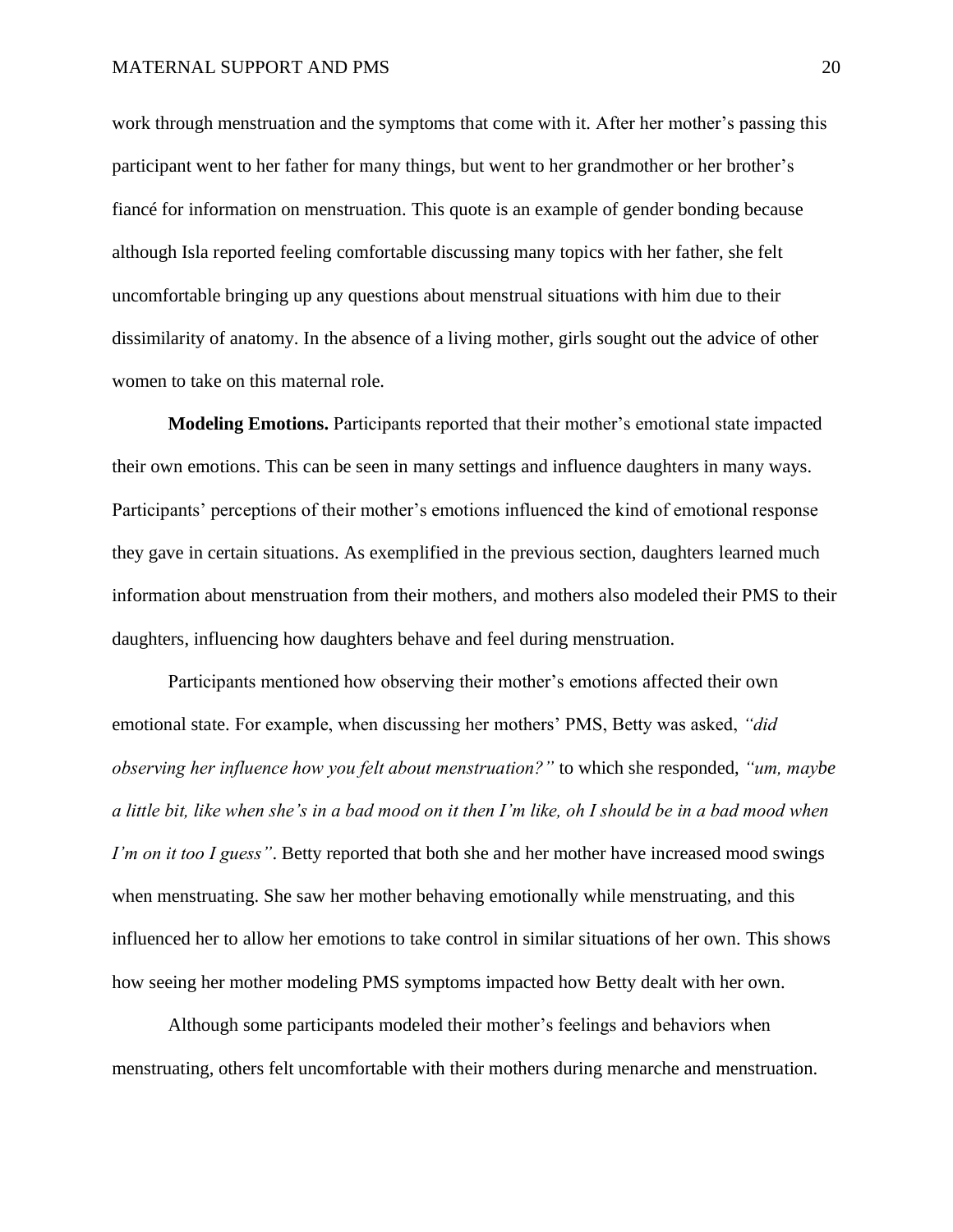Claire (age 21), reported *"it was so awkward telling because I didn't know where anything was so I had to tell my mom and uh she was like oh congratulations! She was like on the phone with my grandma so then she was like oh Claire just got her period, it was like this whole fiasco. And I was just like this is god awful"*. This participant reflected on her mother's reaction to her menarche, stating that her reaction made her uncomfortable. In this case, the participant's mother was modeling that it is exciting to begin menstruating, however the participant was not as joyous about the circumstances. This participant reported that a strong emotional reaction from her mother, in response to her menarche, made menstruation feel worse for her. Although her mother was not emotional in a negative manner, her emotional reaction still impacted her daughter's emotional state and initial perceptions of menstruation. This quote exemplifies how maternal modeling of emotions can be perceived positively or negatively from daughters, where in this case the participant rejected her mother's modeling of excitement due to her discomfort about her maturing body.

#### **Coping With PMS**

PMS can be a constant stressor in a woman's life, sometimes to the point that it is debilitating. Without coping mechanisms, internal or external, PMS symptoms can impact a woman's emotional, physical, or psychological state. Internal coping mechanisms can be categorized by a shift in thinking about something or regulating how one feels about stressors around them (Lazarus & Folkman, 1984). External coping mechanisms can be characterized by any external method of reducing PMS symptoms, including for example, using medications, physical exercise, venting to others, or using heating pads. Both methods were mentioned by participants during interviews.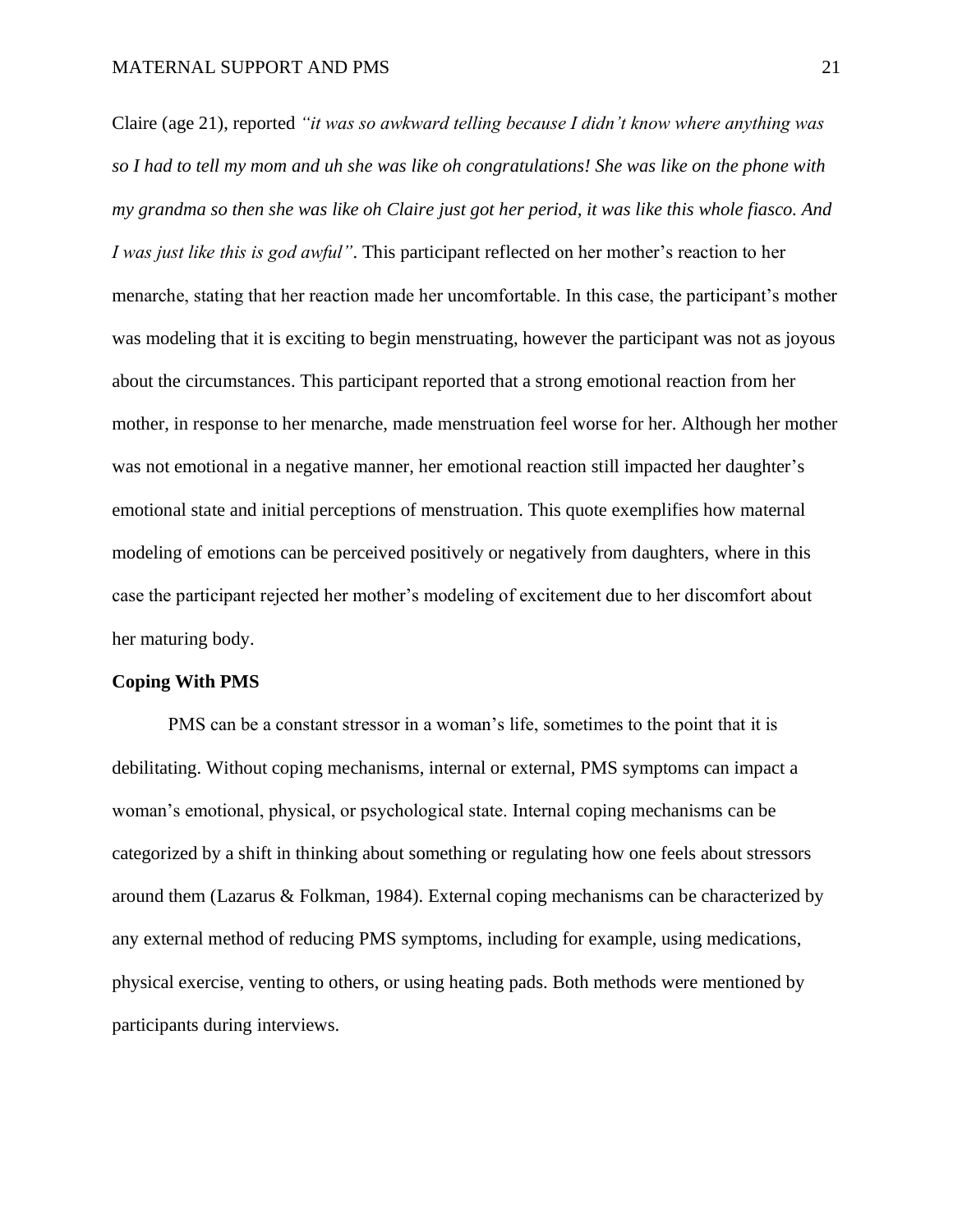**Internal Coping Mechanism.** Participants reported that they did not enjoy menstruation. Many said that it was 'annoying' or 'something else to worry about'; however, all participants came to the conclusion that it is not something to fight, but to accept. Acceptance was also a coping mechanism that many participants used to deal with their PMS. Acceptance for some participants involved resiliency toward their symptoms, not allowing PMS to ruin their day, and emotion regulation through positive reframing.

Emma used resiliency to cope with her PMS and continue with her daily activities. When the researcher posed the question, *"so how do you feel about your period currently?"*, Emma responded, *"I mean, it's fine, it is what it is. Just like get used to it. Since I'm a dancer it's just like annoying when I'm on my period and my stomach hurts and I'm just like bleh, but I just kind of do it anyways."* This participant did not have very fond feelings toward menstruation or PMS. Although it was difficult for her to cope, she focused on working past it and accepting her symptoms. Emma felt extremely uncomfortable due to her stomach pains when she experienced PMS, but instead of letting it negatively impact her day she continued with her dance classes. This quote exemplifies Emma's use of internal coping mechanisms through her resilience toward her PMS and continuing on with her daily activities.

Another participant coped with her PMS through both resiliency and positively reframing how she perceived her emotional states. When asked how she copes with her menstrual symptoms, Hallie stated, *"I was emotional and stuff like even just recognizing that like my hormones are out of whack and I'm on my period made me a little bit better I feel like. Just realizing that like nothing's actually wrong with me I'm just like need to like give my body a break kinda."* This participant reported that she gets extremely sensitive around the time of menstruation. As a method of getting through her PMS, she tried to reframe her behaviors and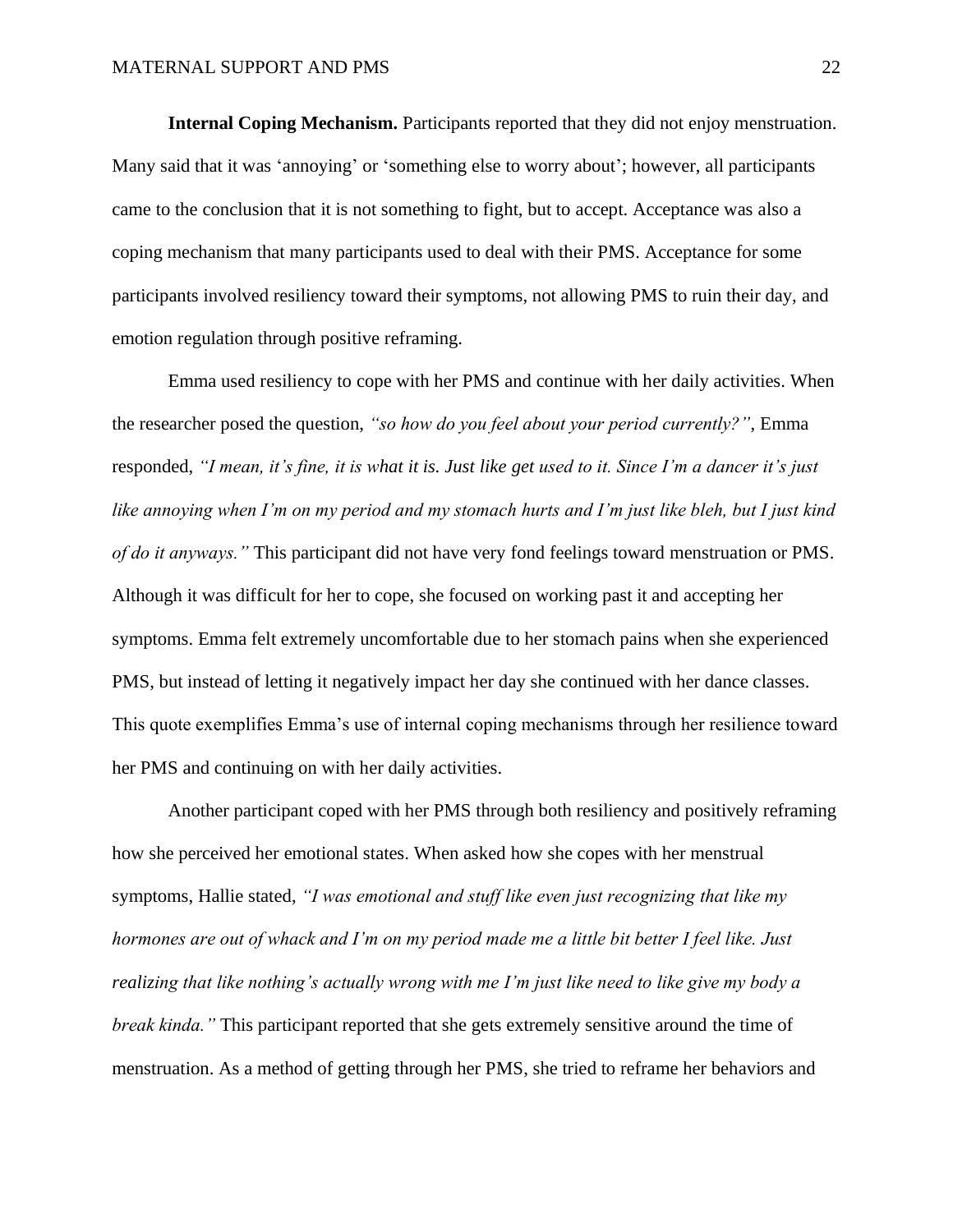emotional state as a symptom of hormonal imbalance. She was able to accept that she was going through PMS and that it is not something to worry about, but rather to accept and listen to. This demonstrates the use of internal coping mechanisms because Hallie was able to reframe her dysregulated emotions as a sign that she should give her body a break rather than think that she is 'crazy'.

**External Coping Mechanism.** In contrast to the internal coping strategies exemplified above, external coping included the usage of external mechanisms, such as medication or physical activity. Participants reported the usage of oral contraceptives or contraceptive implants. Almost all participants mentioned currently taking or previously taking oral contraceptives to regulate their menstruation. Participants also reported the use of pain relievers, exercise, and heating pads to alleviate some PMS symptoms.

Participants often mentioned birth control in reference to a decrease in certain PMS symptoms they may have. For example, Dawna (age 18), who was a runner during high school, described a typical day for her during menses, *"that was I went on birth control I think my senior year and that's when I stopped* [running] *so... it was like when my bleeding was really bad before birth control I was just like miserable and it was so annoying. And also like because I was running like umm like when I would like stop, when I would be off season, like my periods would be all over the place because I would be like running constantly and then I would stop* [running] *and it would be all like weird".* This participant mentioned the use of two external coping mechanisms, birth control and running. She stated that she bled heavily during menstruation and that her daily functioning was impacted by it until she began to take an oral contraceptive. She also referenced running in track as an external method to regulate her menstrual cycle, indicating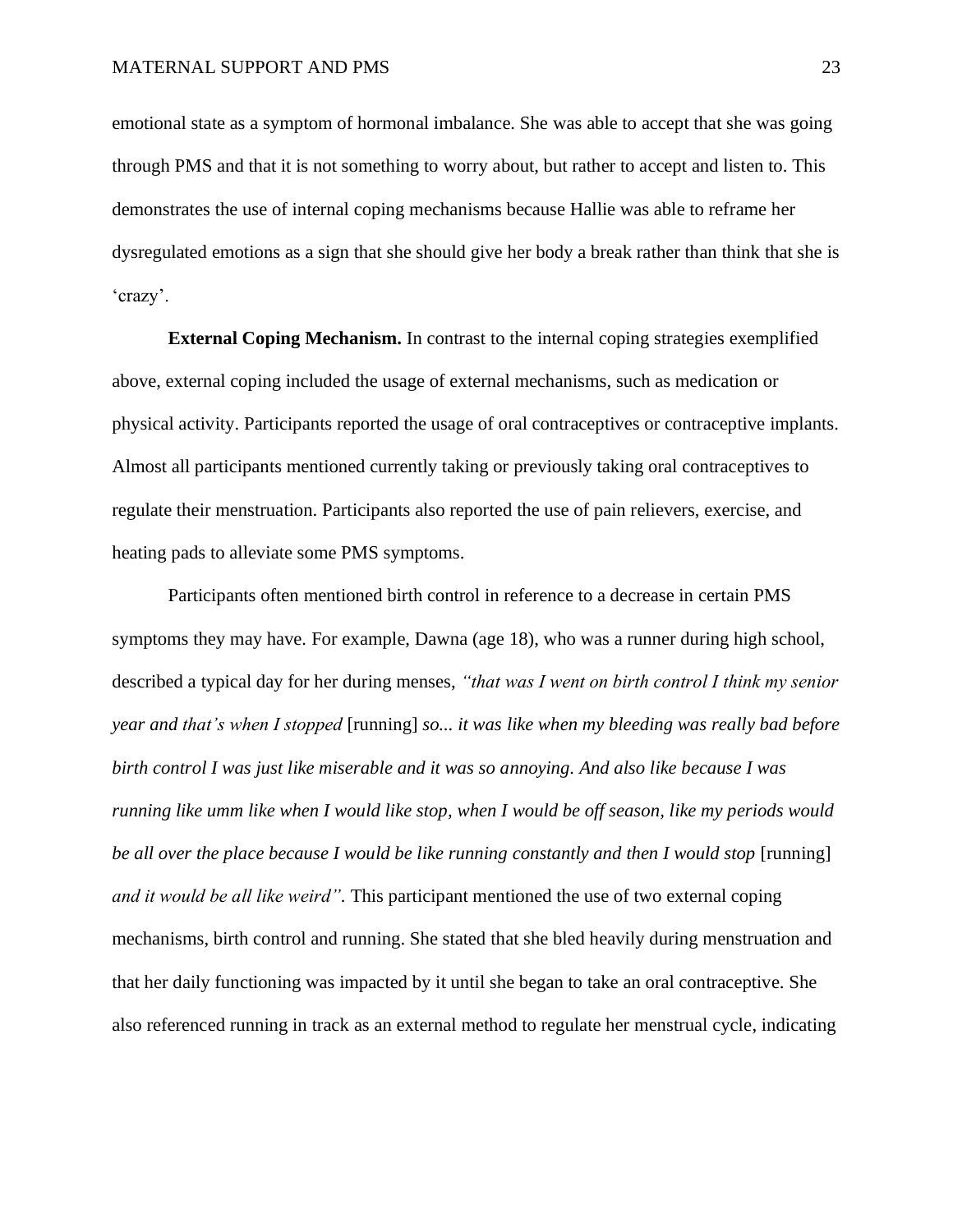that it "would be all like weird" when she was not doing this. This quote exemplifies Dawna's use of external coping mechanisms in relation to relieving her menstrual discomforts and PMS.

Another participant, Betty, used pain relievers to reduce her symptoms, *"yeah um, I just, I feel like I'm more irritated that I have it, but then I don't know. I take Advil usually and then I feel so much better. I've noticed that taking Advil definitely does help it. And um I was on birth control for a bunch of years and when you get on that it makes your period so much more regular and you know exactly when you're going to get it. So I feel like that definitely helped because I had really bad cramps"*. This participant reported the use of Advil to alleviate cramping and emotional irregularities associated with her PMS. This quote is an example of external coping mechanisms in terms of medications, which not only helped alleviate symptoms, but improved her mental state around menstruation because she was able to prepare for the week of her period.

#### Conclusion

The goal of the present study was to explore the question of whether maternal support affects daughters' PMS symptoms from menarche onward. The transition from childhood to adolescence during puberty is accompanied by confusion and uncertainty for both males and females, however this study focused on females. Previous research has shown that familial support is essential during puberty in order to assist girl's self-identity development (Brooks-Gunn & Ruble, 1982a); furthermore, maternal support via menstrual preparation has been shown to shape how daughters understand and adopt menstruation into their identity (Teitelman, 2004). With this in mind, it was expected that daughters who received a greater amount of maternal support would more positively perceive menstruation and better be able to cope with PMS than those who received less maternal support.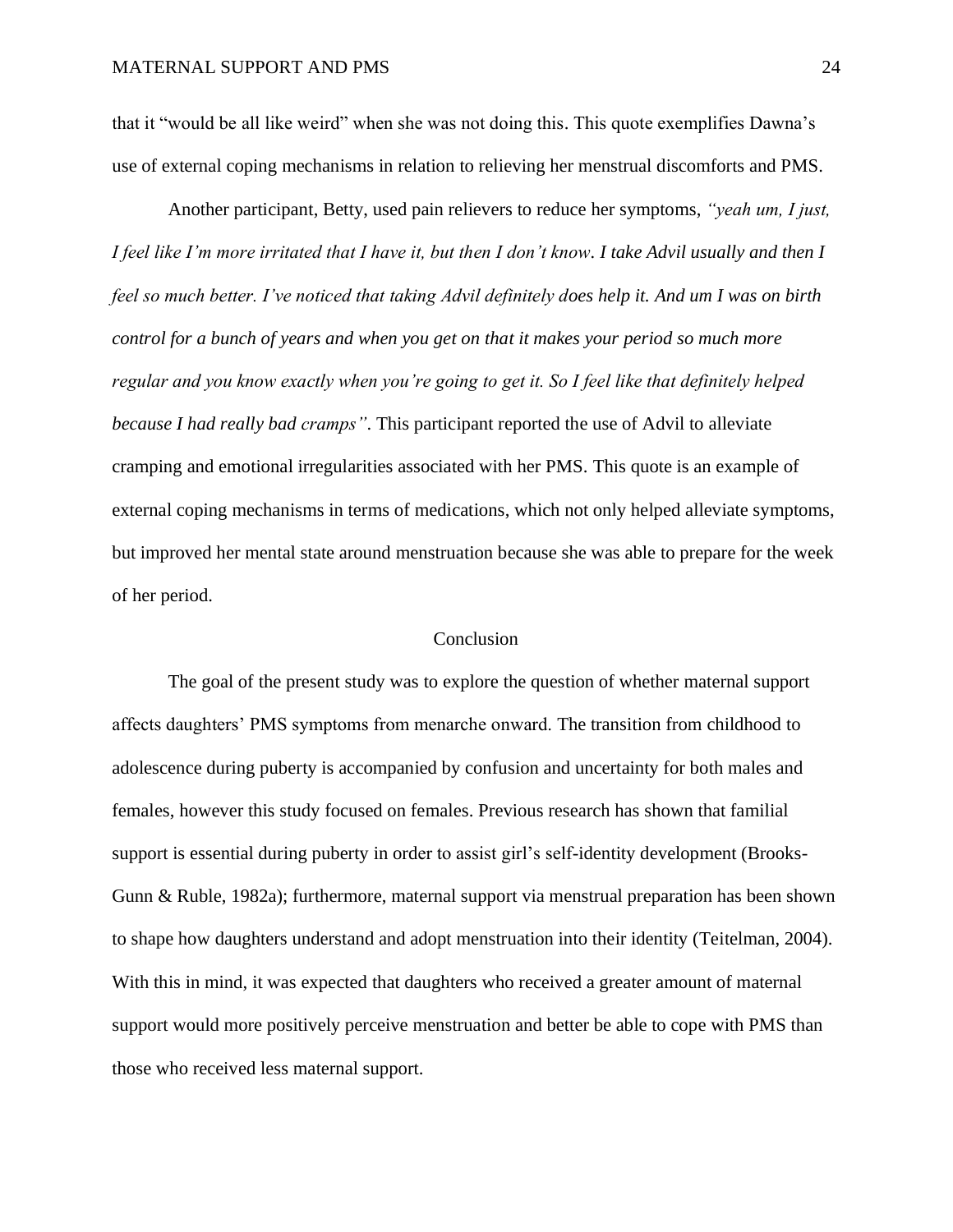This study found that aspects of maternal support influenced daughters' perceptions of menstruation and PMS. Daughters who valued communication in their mother-daughter relationship felt increased levels of trust and were more likely to feel comfortable discussing a variety of topics with their mothers. Those who communicated frequently with their mothers tended to feel more comfortable going to their mothers for menstrual advice. Although not always direct, mothers played a large role in informing daughters about menstruation either in preparation or response to their daughter's menarche. Many participants reported receiving information in the form of a book or menstrual informational session from their mothers in preparation for menarche. After daughters' onset of menarche, participants sought out maternal figures for more direct support and advice. These findings are consistent with previous research, showing daughters' primary source of information about menstruation is their mother (Costos, et al. 2002).

Maternal support was not the only factor that influenced daughters' perceptions of menstruation and PMS. From birth throughout childhood daughters tend to look to their mothers as an example of what being a woman looks like. This includes how they dress, how they behave, and how menstruation 'should' impact their lives. The gender bond, or shared experience of being a woman between mother and daughter, influenced how daughters handled menstruation and PMS. Daughters looked to older female figures (mothers, older sisters, grandmothers, and friends) to help them navigate how to adopt menstruation into their everyday lives as Costos, et al. (2002) also described.

Maternal modeling also influenced how daughters perceived and behaved around menstruation. For example, some participants mentioned observing how their mothers behaved when menstruating and adopted that behavior into their perception of what women should act or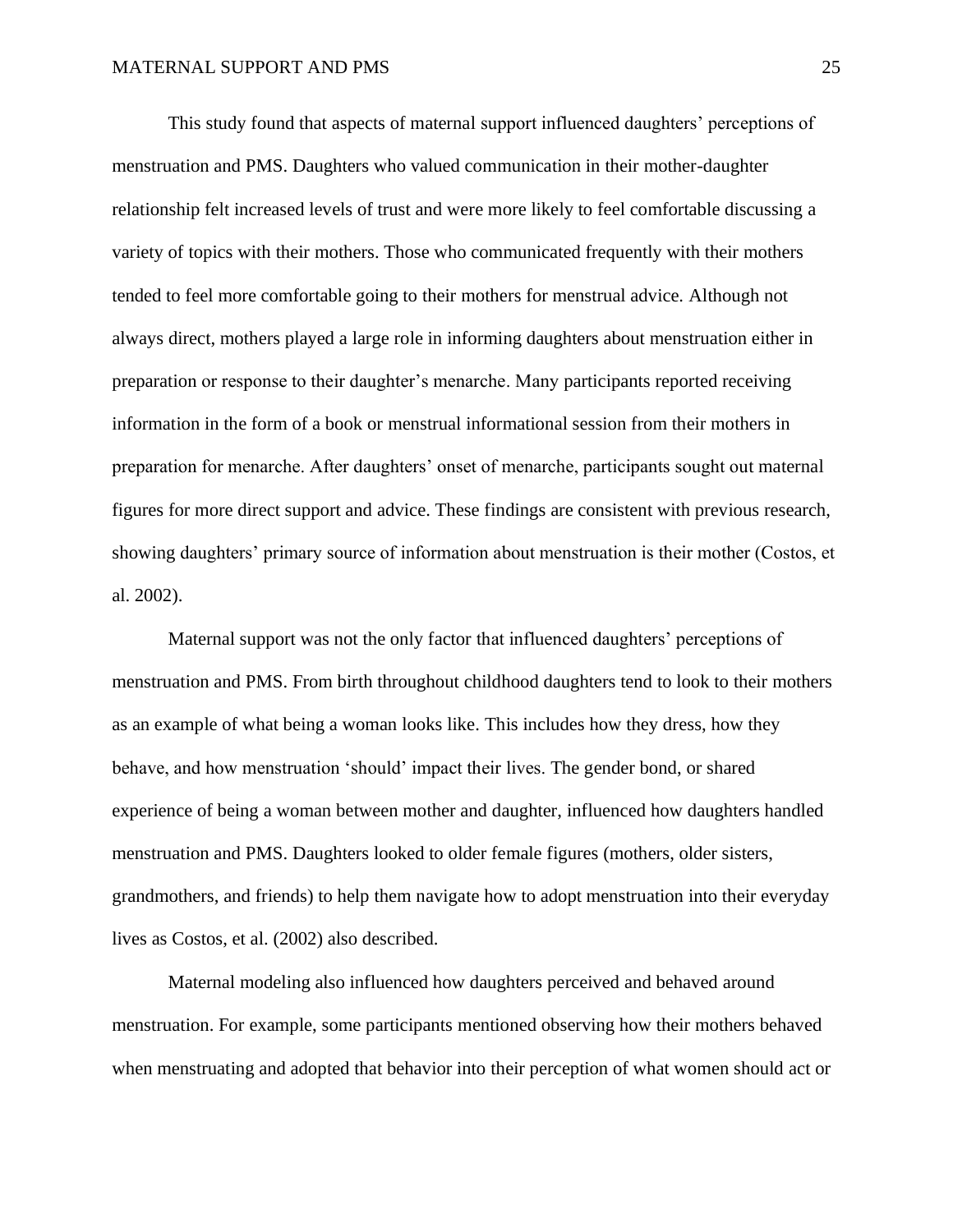feel while menstruating, which is consistent with Whitehead, et al. (1986) findings that daughters' perceptions of somatic sensations are influenced by maternal modeling and encouragement of the sick role. While some participants adopted to their mother's example of how to feel or behave when menstruating, others viewed their mothers' behavior as extreme and used that behavior as an example of what not to behave like when menstruating. This finding shows that daughters are not simply adopting their mother's modeled behavior to understand menstruation, but rather they utilize their mothers' input and create their own opinions on how they should behave during menstruation as well.

It was found that the majority of participants viewed PMS as something requiring external assistance, such as medications, to work through. Participants mentioned their mothers providing these supplies, and thus this was another way that maternal support was seen to help daughters cope with PMS. Although previous research had not directly examined the connection between maternal support and PMS symptoms, this finding exemplifies the ways that mothers influence daughter's perception of PMS by providing options for external coping mechanisms. Others dealt with PMS by using internal coping mechanisms. Participants whose mothers encouraged positive reframing in order to work through PMS did not use these external coping mechanisms. In comparison to participants who utilized external coping mechanisms, those who used internal coping mechanisms had an overall more accepting view of menstruation and felt that PMS was a normal process; these findings are consistent with findings by Ussher & Perz (2013) which showed that women who are aware of their PMS symptoms can understand and rationalize their emotions instead of pathologizing them.

As this study only collected twelve participants, a potential limitation with this research could be that it may not generalizable in the larger population of adult women. Since participants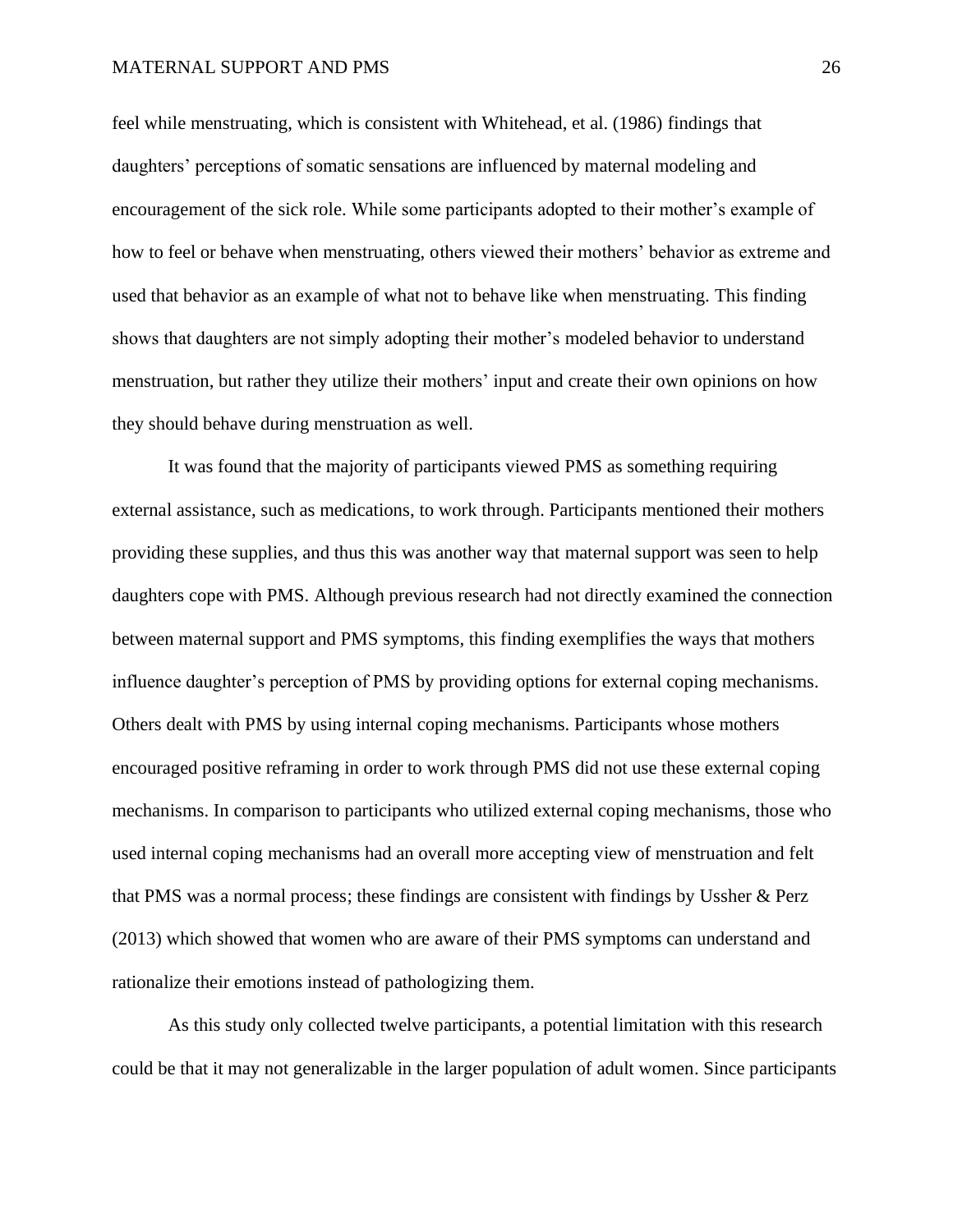that joined this study were comprised of a college population including students from ages 18 to 21, older women may have a more evolved perception of menstruation. College aged women are just entering emerging adulthood and have not lived with menstruation and PMS as long as their mothers have. Due to their lack of experience, college aged students may have a more naïve perspective on menstruation than women who have had more time to adapt to the biological and emotional changes that came with menarche.

What has been learned from this study may be useful for educating future mothers of ways they may be able to assist their daughters in the pubertal transition, which many parents feel ill prepared for. This information may also be beneficial for health care providers to learn in order to better prepare parents and their pre- or early adolescent children to handle the biological and emotional changes that may come with menstruation, such as PMS. Primary care physicians (PCP's) will be able to prepare parents with methods to help emotionally support their daughters and provide them with an explanation for why emotional support is so essential during this time in their daughter's life. PCP's will also be able to provide emerging adolescents with the methods on how to cope with any associated symptoms of menstruation, such as internal coping mechanisms such as positive reframing and rationalization of the underlying factors causing any emotional or physical menstrual symptoms.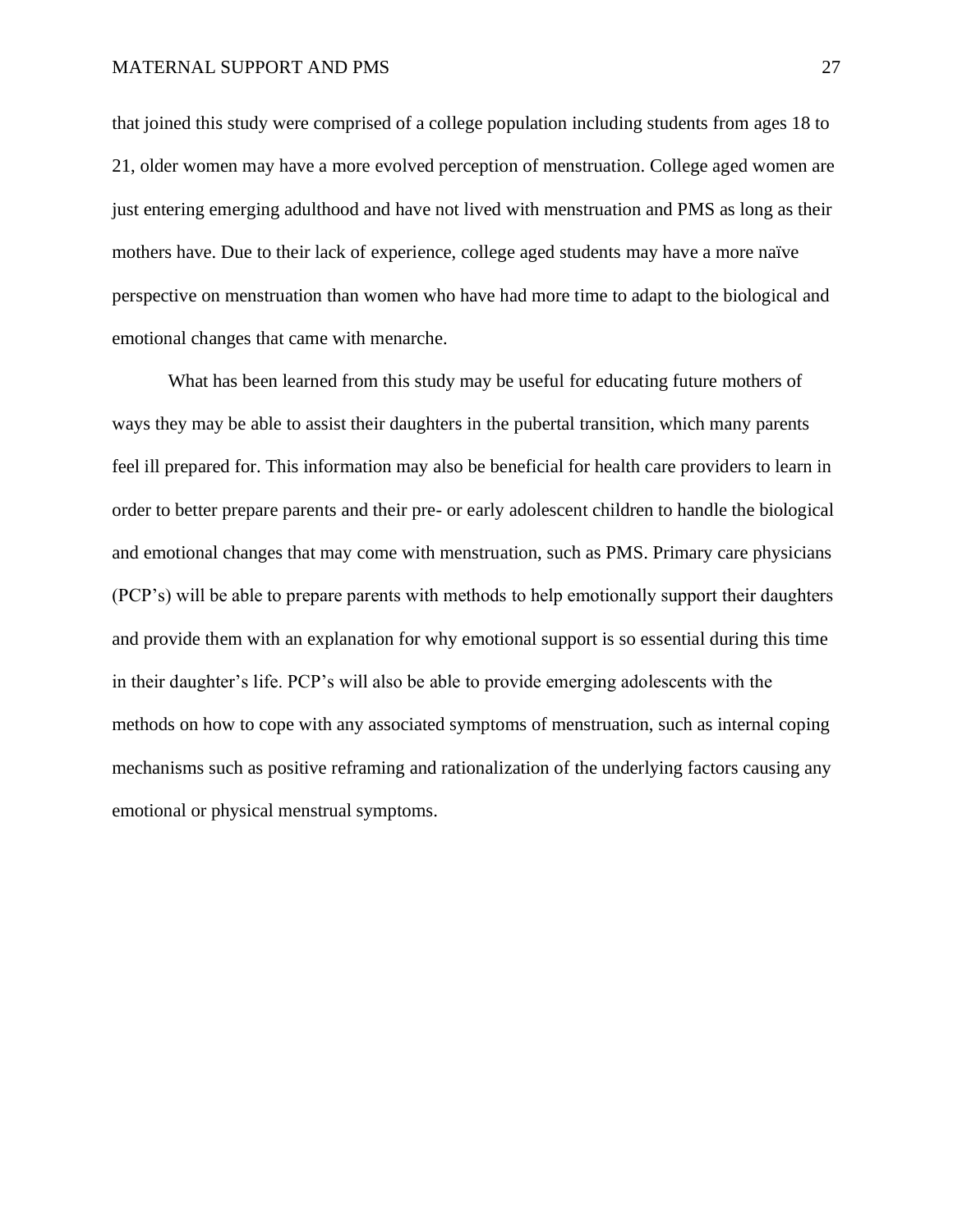### References

- Braun, V., & Clarke, V. (2006). Using thematic analysis in psychology. *Qualitative Research in Psychology,3*, 77-101.
- Brooks-Gunn, J., & Paikoff, R. (1997). Sexuality and developmental transitions during adolescence. In J. Schulenberg, J. L. Maggs, & K. Hurrelmann (Eds.), *Health risks and developmental transitions during adolescence* (pp. 190-219). Cambridge, MA: Cambridge University Press.
- Brooks-Gunn, J., & Ruble, D. (1982). The experience of menarche. *Child Development, 53.* 1557-1566.
- Buchanan, C. M., Eccles, J, & Becker, J. E. (1992). Are adolescents victims of raging hormones?: Evidence for activational effects of hormones on moods and behavior at adolescence. *Psychological Bulletin*, *111(1),* 62-107*.*
- Calkins, S.D., Smith, C. L., Gill, K. & Johnson, M.C. (1998). Maternal interactive style across contexts: Relations to emotional, behavioral and physiological regulation during toddlerhood. *Social Development, 7*, 350-369.
- Çevirme, A. S., Çevirme, H., Karaoğlu, L., Uğurlu, N., & Korkmaz, Y. (2010). The perception of menarche and menstruation among Turkish married women: Attitudes, experiences, and behaviors. *Social Behavior and Personality: An International Journal,38*(3), 381- 393. doi:10.2224/sbp.2010.38.3.381
- Chrisler, J. C, Caplan, P. (2002). The strange case of Dr. Jekyll and Ms. Hyde: How pms became a cultural phenomenon and psychiatric disorder. *Annual Review of Sex Research, 13,*  274-306.
- Cooper, C. R. (1988). Commentary: The role of conflict in adolescent parent relationships. In M. R. Gunnar & W A. Collins (Eds.), *Development during the transition to adolescence: Minnesota symposia on child psychology*, *21*, 181-187. Hillsdale, NJ: Erlbaum.
- Costos, D., Ackerman, R., Paradis, L. (2002). Recollections of menarche: Communication between mothers and daughters regarding menstruation. *Sex Roles, 46, 49-59.*
- Devault, M. L. (1999). *Liberating method: Feminism and social research*. Philadelphia, PA: Temple University Press.
- Gottman, J. M., Katz, L. F., & Hooven, C. (1996). Parental meta-emotion philosophy and the emotional life of families: Theoretical models and preliminary data. *Journal of Family Psychology, 10*(3), 243-268. doi.org/10.1037/0893-3200.10.3.243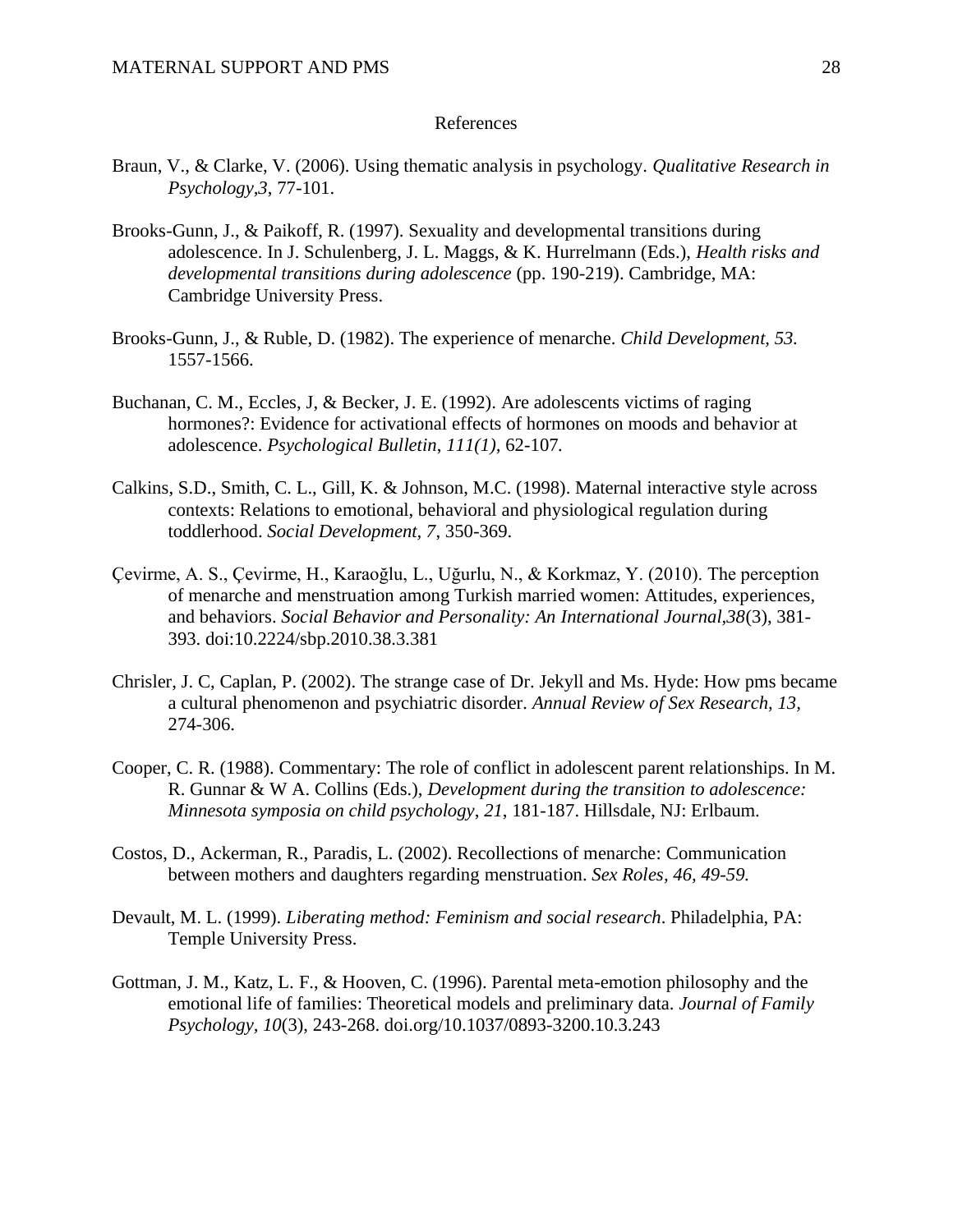- Graber, J. A., & Brooks-Gunn, J. (1996). Reproductive transitions: The experience of mothers and daughters. In C. D. Ryff & M. M. Seltzer (Eds.), *The John D. and Catherine T. MacArthur Foundation series on mental health and development: Studies on successful midlife development. The parental experience in midlife* (pp. 255-299). Chicago, IL, US: University of Chicago Press.
- Hill, J. P (1988). Adapting to menarche: Familial control and conflict. In M. Gunnar & W A. Collins (Eds.), *Minnesota symposia on child development* (Vol. 21, pp. 43-77). Hillsdale, NJ: Erlbaum
- Hollenstein, T., & Lougheed, J. P. (2013). Beyond storm and stress: Typicality, transactions, timing, and temperament to account for adolescent change. *American Psychologist, 68(6)*, 444-454*.* doi: 10.1037/a0033586.
- Houppert. K. (1999). *The curse: Confronting the last unmentionable taboo—menstruation*. New York: Farrar, Straus, & Giroux
- Hoyer, J., Burmann, I., Kieseler, M., Vollrath, F., Hellrung, L., Arelin, K., Roggenhofer, E., Villringer, A., & Sacher, J. (2013). Menstrual cycle phase modulates emotional conflict processing in women with and without Premenstrual Syndrome (PMS) – A pilot study. *PLoS ONE,8*(4), 1-8. doi:10.1371/journal.pone.0059780
- Kruks, S. (2001). Going beyond discourse: Phenomenology and 'women's experience. In S. Krusks (Ed.), *Retrieving Experience: Subjectivity and Recognition in Feminist Politics* (pp. 131–152). Ithaca, NY: Cornell University Press.
- Lazarus, R. S., & Folkman, S. (1984). *Stress, appraisal, and coping*. New York: Springer.
- Lee, J. (2008). "A kotex and a smile:" Mothers and daughters at menarche. *Journal of Family Issues, 29*(10), 1325-1347. doi:10.1177/0192513x08316117
- Martin, E. (1987). *The woman in the body*. Boston: Beacon Press.
- McDaniel, S. H. (1988). The interpersonal politics of premenstrual syndrome. *Family Systems Medicine*, *6*,134–149.
- Montemayor, R. (1983). Parents and adolescents in conflict: All families some of the time and some families most of the time. *Journal of Early Adolescence*, *3*, 83-103.
- Reid, R. L., & Yen, S. S. C (1981). Premenstrual syndrome. *American Journal of Obstetrics and Gynecology, 139*, (1), 85-104
- Rosenblum, G. D., & Lewis, M. (2003). Emotional development in adolescence. In G. R. Adams & M. D. Berzonsky (Eds.), *Blackwell handbook of adolescence* (pp. 269 – 289). Oxford, UK: Blackwell.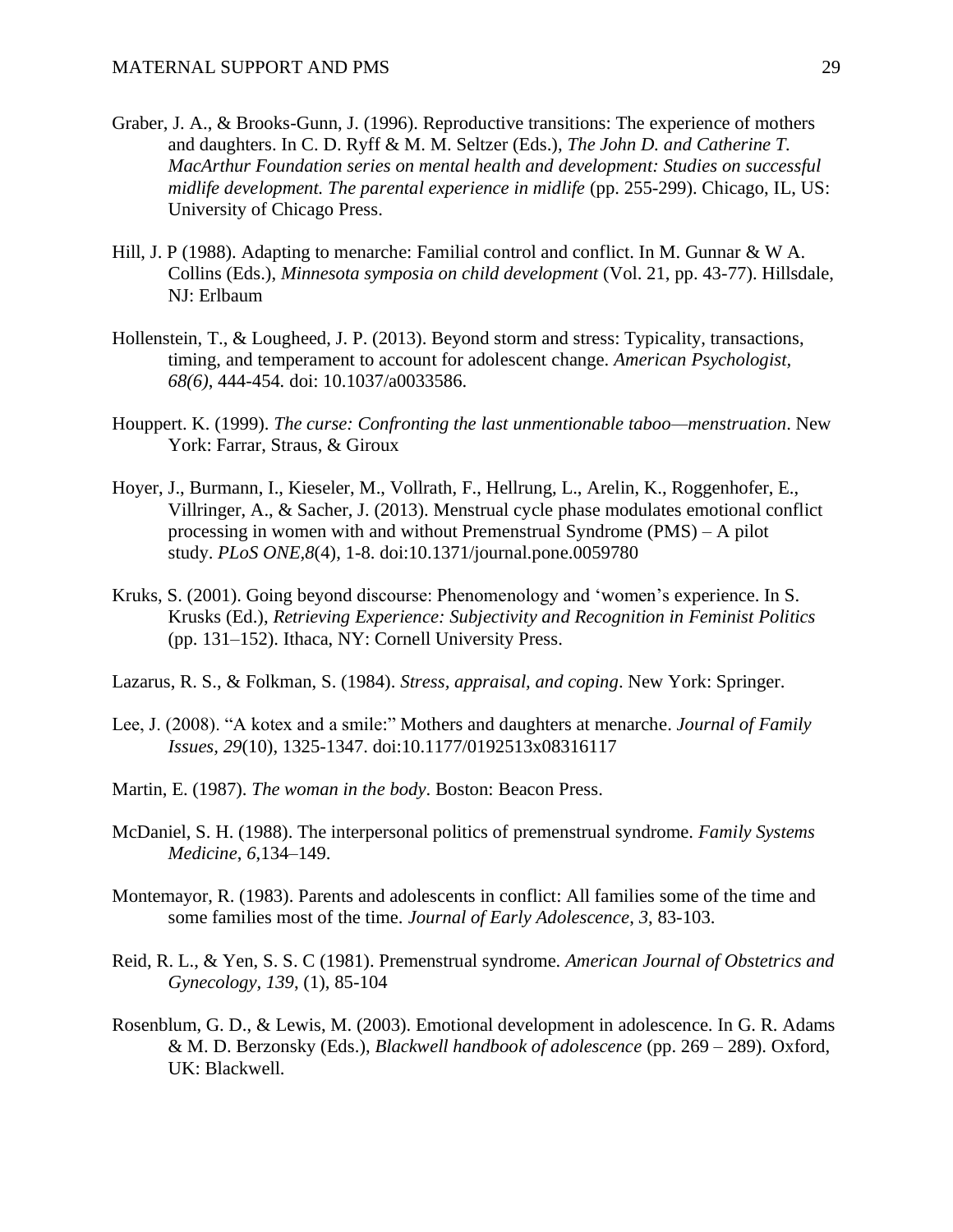Sojourner, M. (1983). Running in cycles. The Democrat and Chronicle.

- Steinberg, L. D. (1990). Interdependence in the family: Autonomy, conflict and harmony in the parent-adolescent relationship. In S. S. Feldman & G. R. Elliott (Eds), *At the threshold: The developing adolescent*. Cambridge, MA: Harvard University Press.
- Teitelman, A. M. (2004). Adolescent girls' perspectives of family interactions related to menarche and sexual health. *Qualitative Health Research,14*(9), 1292-1308. doi:10.1177/1049732304268794
- Ussher, J. M. (2003). The ongoing silencing of women in families: An analysis and rethinking of premenstrual syndrome and therapy. *Journal of Family Therapy*, *25*, 388-405.
- Whitehead, W. E., Busch, C. M., Heller, B. R., Costa, P. T. (1986). Social learning on menstrual symptoms and illness behavior. *Health Psychology, 5(1),* 13-23*.*
- Yonkers KA, O'Brien PM, &Eriksson E. (2008). Premenstrual syndrome. *Lancet*, 371(9619), 1200-1210.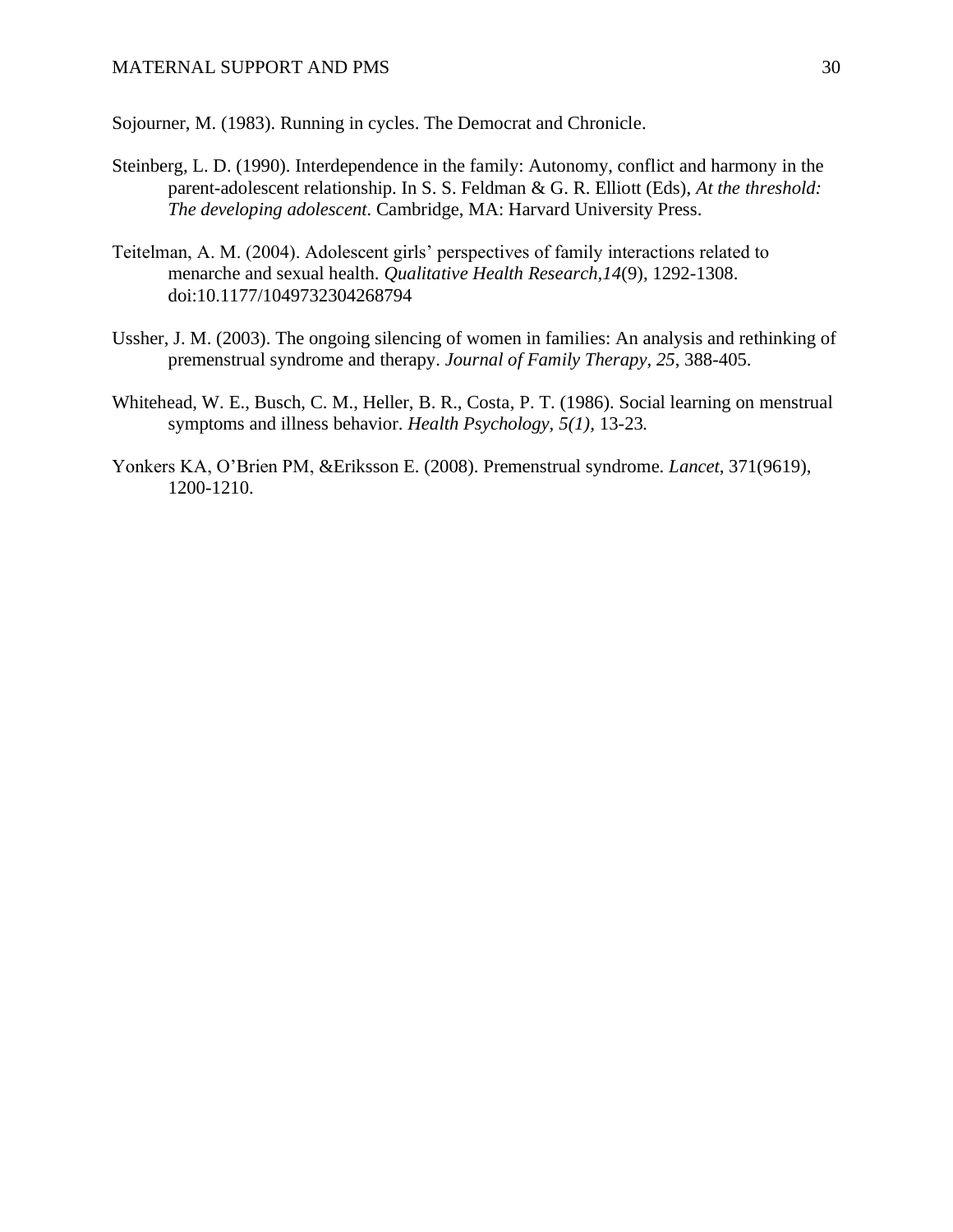## Appendix

- Tell me about yourself (relationships, emotions, work, history, etc.)
	- o *You know that I'm interested in discussing PMS and maternal relationships, but I wanted to get to know you first—personal life, significant relationships, any major life events, etc.*
	- o What does your relationship with your mother mean to you?
		- How much do you value it compared to other relationships?
	- o Can you give me an example of one of your earliest memories with her?
	- o Could you give an example of a time you felt supported?
	- o Can you give an example of when you felt unsupported or disappointed by your mom?
	- o What do you feel/do when you are hanging out one-on-one with your mother?
	- o How often do you talk to your mom? (if at school, by phone/text)
- Can you tell me about your relationship other family members?
- Could you tell me about what it was like to grow up in your household?
	- o Siblings?
	- o Can you talk about the parenting style your parents used?
		- Equal treatment between you and siblings?
- When you think back on your relationship with your mother, how do you remember the relationship's dynamic being when you were a child (3-12)?
	- o How often was your mother at home when you were young?
	- o When she wasn't home, was she working?
	- o Was she involved in planning birthday parties or play dates for you?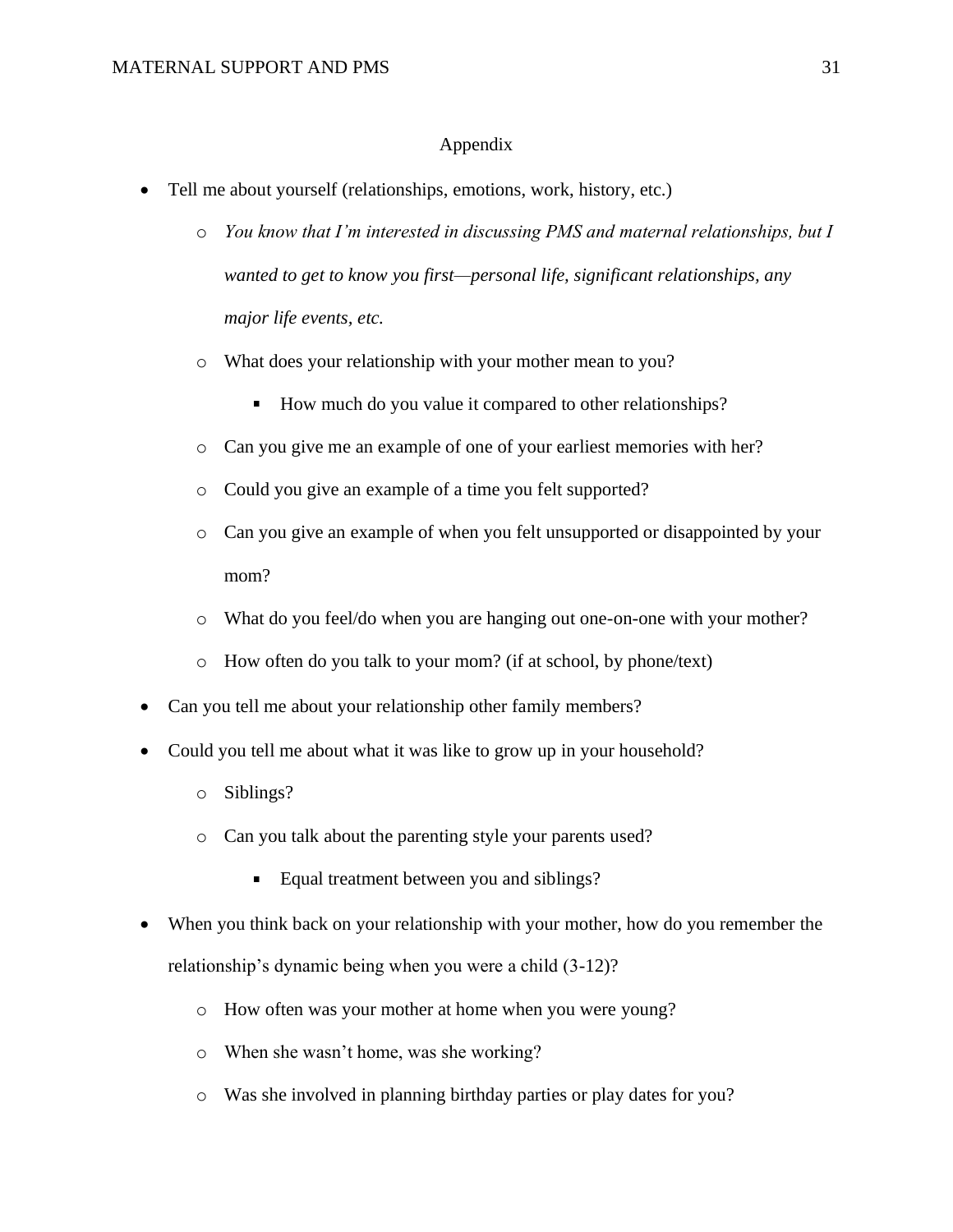- o Did things change when you started going through puberty?
- o Throughout Adolescence?
- How do you see the relationship you have with your mother in the present?
	- o Can you talk about the growth or changes you've seen in your relationship?
- (Transition into menstruation) Tell me about what you remember about the day when you began menstruating. (Where? When?)
	- o Did you tell your mother when it began?
		- When your mom found out, how did she react/respond?
	- o How did you react when you started your period?
	- o Do you have any significant feelings associated with your first period?
- How did you learn about menstruation? Who taught you about hygiene and products used for menstruation?
- When you began menstruating, were there any changes in your family?
	- o If so, what?
	- o Mother-daughter relationship changes?
	- o Throughout adolescence?
		- Did you talk to your mom about it?
		- Were you comfortable talking to her about this stuff? Why or why not?
	- Was your mother open about her own menstrual cycle? Did you notice any changes around her period? (emotional, physical complaints)
		- $\blacksquare$ Did observing her influence how you felt about menstruation?
- How do you feel about your period, currently?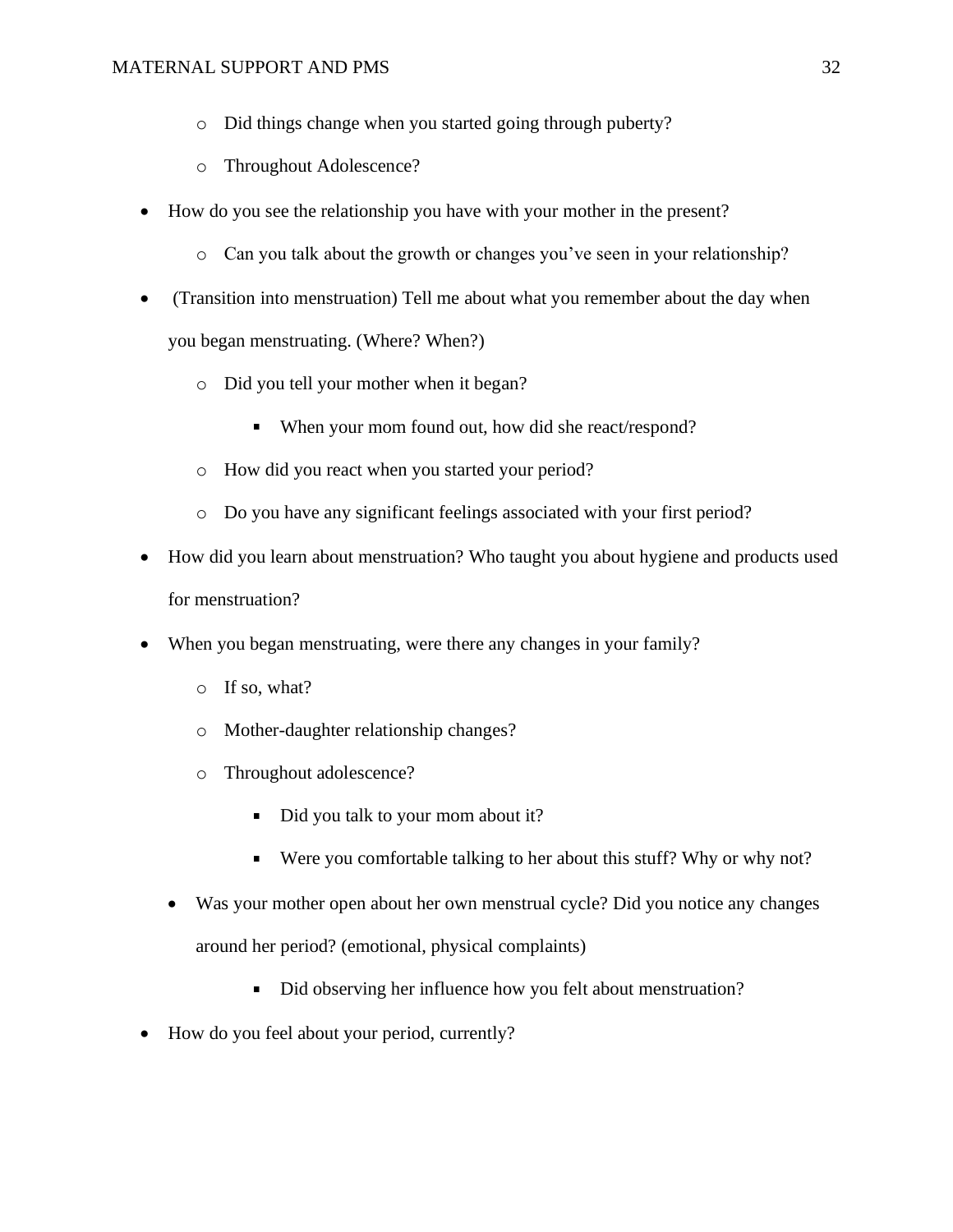- o Describe to me a typical day in your life when you are experiencing premenstrual symptoms (cramps, mood swings, irritability, etc.). Include social interactions, home life, feelings, etc.
- o Does it affect your life or normal daily activities?
- When did you start having PMS symptoms?
	- o What kinds of symptoms?
	- o Time frames (monthly/weekly timeline)
- How much your PMS would interfere with a regular day for you?
	- o Have your symptoms changed since they began? If so, how? (severity/more or less symptoms)
- Are you open with others about your menstruation?
	- o Would you ever talk to your family about your period?
	- o Any special treatment during your period?
	- o Did anyone know about your PMS? If so, who?
		- How did their perceptions affect how you felt about it?
	- o How did you cope with your menstrual symptoms?
- Did you experience any medical problems associated with your menstruation? Please explain.
- Do you take any contraceptives?
	- o Any other medications to suppress your menstruation? Or to help with symptoms?
- If you have a daughter someday, how would you like her to learn about menstruation?
	- o Would you do anything differently from your own mother? If so what?
	- o Will you teach about PMS?